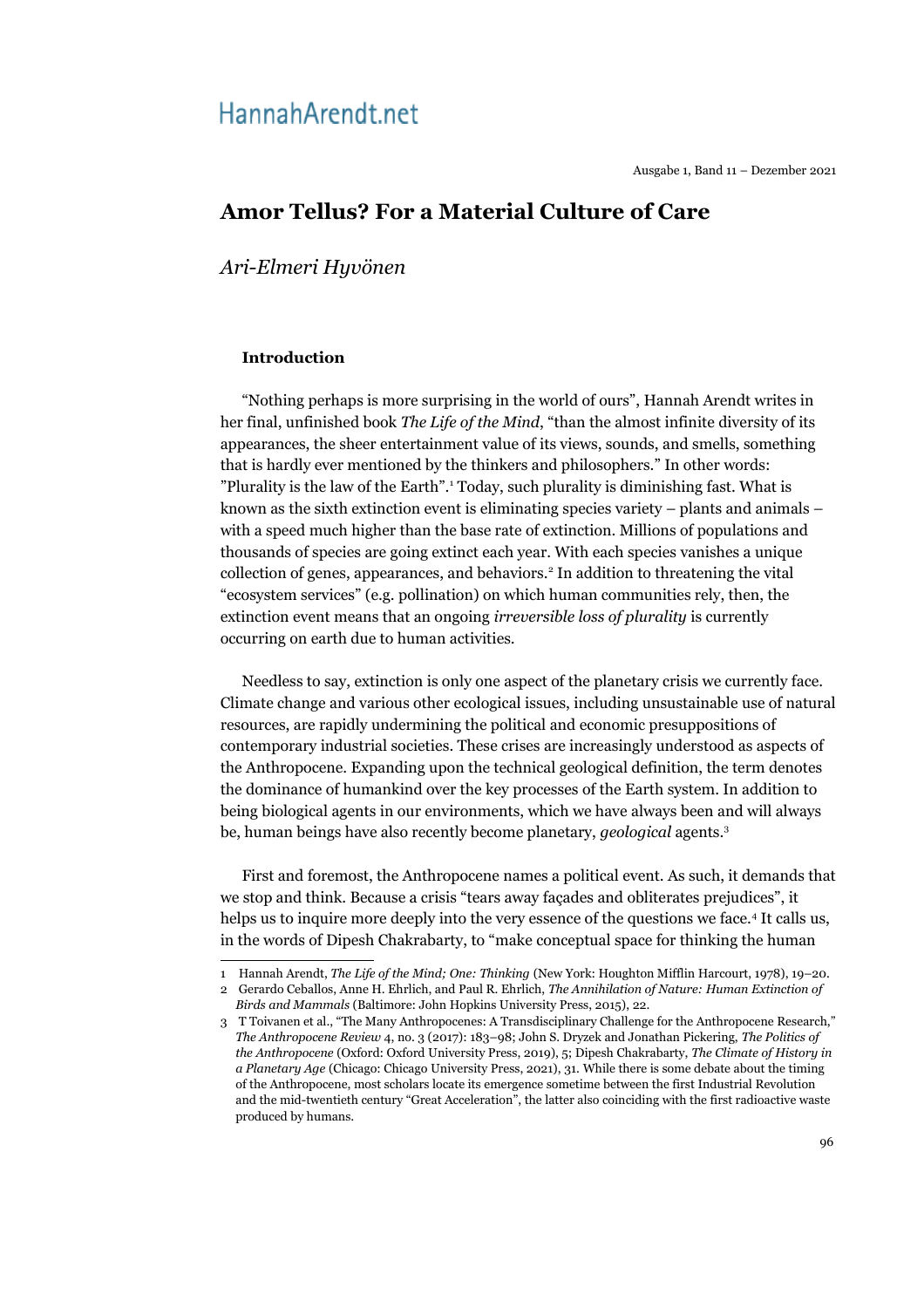condition *before* committing to any practical or activist politics".[5](#page-1-1) The questions the Anthropocene crisis invites us to ask concern primarily the relationships between the organization of human activities and earthly nature. The current crisis is located at the juncture of the world and the earth. It pertains to the consequences, for the earth, of how our world is organized. And boomeranging back to ourselves, the Anthropocene also forces us to face the consequences for the human world of the processes we have set off in nature. Nature no longer only "makes her presence felt in the man-made world through the constant threat of overgrowing or decaying it", as Arendt put it  $6$ . Its presence is also felt in the constant threat of ecosystems giving in, ceasing to support us and our efforts.

Contemporary planetary consciousness has been compared to the Cold War fears of nuclear war. The two issues are not analogical – climate change and other ecological catastrophes are the cumulative compound effects of relatively banal human activities, whereas nuclear war would have been more or less a one-off event set off by decisions by a handful of political leaders.<sup>[7](#page-1-3)</sup> Yet, our experience of world politics resonates with the situation faced by thinkers in the early years of the Cold War, when the threat of nuclear destruction was real and the shock of totalitarianism still fresh. It was during that time, Arendt wrote in her essay on Karl Jaspers, that "all peoples on earth" started to inhabit a common present. And this present, made possible by modern technology, gained its substance from the "negative solidarity" of mankind, the global fear of all human life coming to an end. Arendt further elaborated this experience of negative solidarity in a way that seems to offer a good springboard for reflections on the global/planetary politics in the Anthropocene. First, there is a common interest in coming to an agreement that would prohibit the use of the weapons (or, mutatis mutandis, the pollutants) that are threatening our existence. Second, this negative solidarity is worth very little unless it is coupled with political responsibility.<sup>[8](#page-1-4)</sup> This experience of global responsibility, it seems to me, is felt much more strongly today than it was ever before.

But how is such responsibility to be acted upon in the Anthropocene? The most obvious Arendtian answer is to highlight action. We need work and labor less, and act more, create more democratic spaces of participation. "The Arendtian hope would be that we are being freed *to act*", a recent essay notes.[9](#page-1-5) However, it is exactly this conclusion that the present article seeks to complicate. This is not because public participation is not important. It is, and in fact, Arendt's thought can act as a corrective to many visions for a more sustainable future that focus on "hobbies and culture" as the potential activities substituting for decreased material consumption. Nevertheless, my wager is that approaching labor and work simply as something we need to do 'less' is too simplistic and fails to illuminate our necessary linkages to non-human nature. We must resist the

<span id="page-1-0"></span><sup>4</sup> Hannah Arendt, *Between Past and Future: Eight Exercises in Political Thought* (London: Penguin, 2006), 171.

<span id="page-1-1"></span><sup>5</sup> Chakrabarty, *The Climate of History*, 19.

<span id="page-1-2"></span><sup>6</sup> Hannah Arendt, *The Human Condition*, 3rd ed. (Chicago: Chicago University Press, 2018), 98.

<span id="page-1-3"></span><sup>7</sup> Chakrabarty, *The Climate of History*, 45.

<span id="page-1-4"></span><sup>8</sup> Hannah Arendt, *Men in Dark Times* (New York: Harcourt Brace, 1968), 83.

<span id="page-1-5"></span><sup>9</sup> Outi Kuittinen and Aleksi Neuvonen, "Fabrication," in *Designing in Dark Times: An Arendtian Lexicon.*, ed. Virginia Tassinari, Eduardo Staszowski, and Clive Dilnot (London: Bloomsbury Visual Arts, 2021), 125.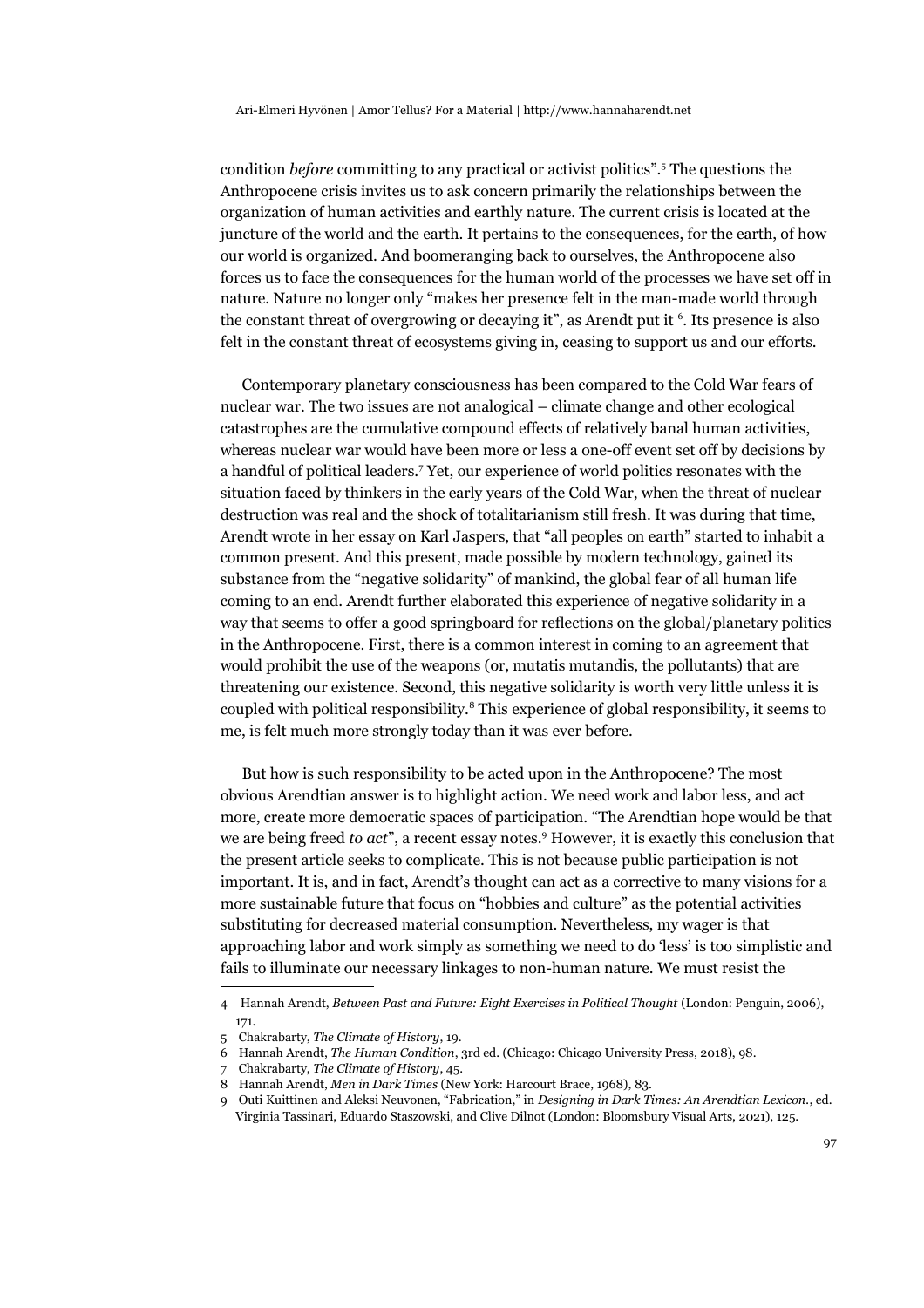tendency, exhibited by Judith Butler among others, to read Arendtian political action as something completely independent from "those living and interdependent relations upon which our lives depend".<sup>[10](#page-2-0)</sup> If we pursue a path beyond this influential reading, Arendt can offer us a notion of care that is embedded in the material interdependencies in the "web of life". I elaborate notion of "material culture of care" as a principle that could guide all human activities – not just action – in the Anthropocene, as a mode of assuming planetary responsibility.

To set up the argument, the essay first juxtaposes contemporary discussions about the "death of nature" with related concerns in Arendt's time, paving way for the unraveling of the nature/culture division. The point, as Lucy Benjamin has shown in relation to the concept of natality, it is not so much applying Arendt to a completely new terrain (the Anthropocene), as it is about exposing her thought "as always already inclined towards those questions".[11](#page-2-1) I then turn to the notion of care, which in Arendt scholarship is usually associated with the narrowly political activities of democratic participation. Drawing particularly on her two essays on culture, I suggest that care should also be applied to human relationship with nature. I epitomize the idea of care with the concept of "material culture", which I owe to Richard Sennett, a student of Arendt's – although I disagree with his bleak assessment of Arendt's ability to do justice to the "material things and concrete practices".[12](#page-2-2) Instead of "materialism" in the Marxists or capitalist sense, the material part of the term refers – in my usage at least – to the material world of nature or the earth as such, and the complex human interactions with these materials. After a detour through the modern concept of nature, and its problems from the viewpoint of the material culture of care, I conclude by reflecting on concrete politics of material and social reconstruction that should secure good life within the limits of planetary boundaries, particularly in the context of cities.

### **The Death of Nature?**

The Anthropocene is a new problem. Serious concerns about nature started to emerge, however, increasingly from the 1950s onwards, leaving their mark on Arendt's work as well. One of her worries at the time she was writing *The Human Condition* was what she saw as a "fateful repudiation" of the earth and earthly nature, the "very quintessence of the human condition". Cognizant of the uniqueness of our planet's capacity to support life, Arendt followed with concern the technological attempts to cut human ties to nature and even escape the planet itself, our wish to exchange life as it has been given, "a free gift from nowhere", to something we have made ourselves. At a time when the highest technological achievement was our newly acquired capacity to annihilate "all organic life

<span id="page-2-0"></span><sup>10</sup> Judith Butler, *Towards A Performative Theory of Assembly* (Cambridge, MA: Harvard University Press, 2015), 44–45.

<span id="page-2-1"></span><sup>11</sup> Lucy Benjamin, "Earthly Births: The Messianism of Natality in the Climate Crisis," *Approaching Religion* 10, no. 2 (2020): 75.

<span id="page-2-2"></span><sup>12</sup> Richard Sennett, *The Craftsman* (New Haven, Conn.: Yale University Press, 2009), 6.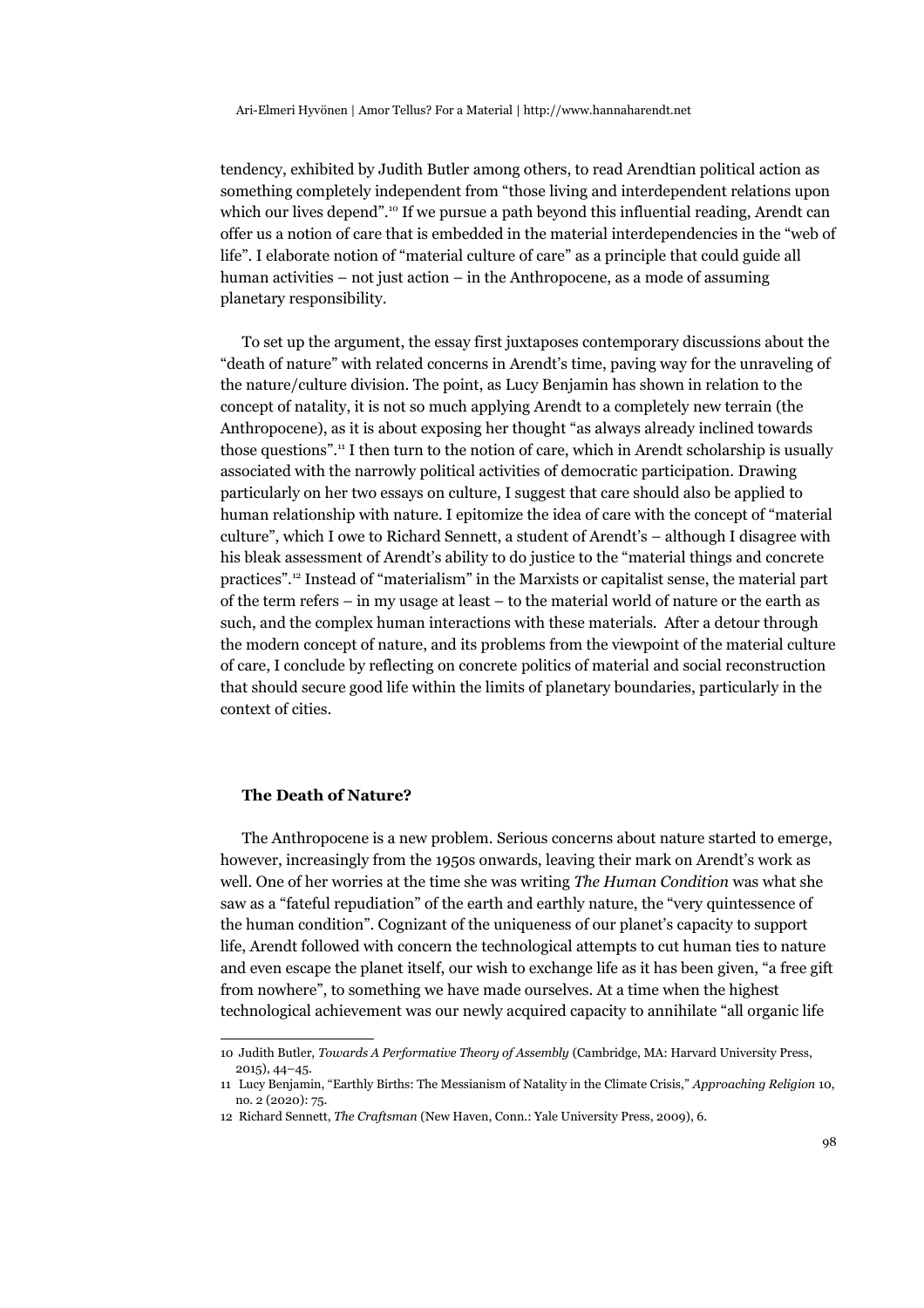on earth", Arendt sought to highlight human relationship to nature as an important political question.[13](#page-3-0)

Similar worries about human overreach are frequent today. For many, the Anthropocene has delivered a death blow to the distinction between nature and culture. For us, "there is no more nature that stands apart from human beings" and "the contrast between what is nature and what is not no longer makes sense".[14](#page-3-1) This is so for both empirical and conceptual reasons. On the one hand, we are so involved in the processes of the Earth system that an "untouched" nature simply does not exist anymore. On the other hand, the increasingly prominent constructivist and genealogical sensitivities have highlighted the fact that the very meaning of "nature" is sociohistorically contingent.<sup>[15](#page-3-2)</sup> Oftentimes, the two aspects of the end of nature are pursued in tandem. Carolyn Merchant's oft-cited book (predating the Anthropocene concept) *The Death of Nature*, for example, targets both the "removal of animistic, organic assumptions about the cosmos" and the "accelerating exploitation of both human and natural resources in the name of culture and progress".[16](#page-3-3)

For the purposes of the present essay, it is interesting to note that similar discussions were already had in Arendt's time. In addition to the criticism of the repudiation of the earth and the gift of life in *The Human Condition*, these issues surfaced in her life, work, and relationships in the late 1960s and early 1970s.

"Listen now carefully and remember […] Perhaps you have guessed it. Nature is dead, *mein Kind*." This message is delivered by none other than Immanuel Kant, albeit imaginary, to the protagonist of Mary McCarthy's 1971 novel, *Birds of America.[17](#page-3-4)* As the Kant "quote" indicates, the novel – dedicated to Arendt – is about human relationship to nature, a theme McCarthy also discussed in the essay "One Touch of Nature", published in *The New Yorker* in 1970, which focuses on the disappearance of nature from the cast of characters in the modern novel.<sup>[18](#page-3-5)</sup>

In Arendt's opinion, the essay was "absolutely splendid" and she read the first chapter of the novel (which was published separately) "with great delight".[19](#page-3-6) The novel, she wrote,

<span id="page-3-0"></span><sup>13</sup> Arendt, *The Human Condition,* 2–3.

<span id="page-3-1"></span><sup>14</sup> Jedediah Purdy, *After Nature: A Politics for the Anthropocene* (Cambridge, MA: Harvard University Press, 2018), 3, 15; Paul Wapner, "The Changing Nature of Nature: Environmental Politics in the Anthropocene," *Global Environmental Politics* 14, no. 4 (2014): 36.

<span id="page-3-2"></span><sup>15</sup> Wapner, "The Changing Nature of Nature," 39.

<span id="page-3-3"></span><sup>16</sup> Carolyn Merchant, *The Death of Nature: Women, Ecology, and the Scientific Revolution* (New York: HarperOne, 1990), xxi–xxii, 193.

<span id="page-3-4"></span><sup>17</sup> Mary McCarthy, *Birds of America* (New York: Penguin, 2018).

<span id="page-3-5"></span><sup>18</sup> Mary McCarthy, "One Touch of Nature," *New Yorker*, January 16, 1970.

<span id="page-3-6"></span><sup>19</sup> Mary McCarthy and Hannah Arendt, *Between Friends: The Correspondence of Hannah Arendt and Mary McCarthy 1949-1975*, ed. Carol Brightman (New York: Harcourt, Brace, 1995), 253, 276–277.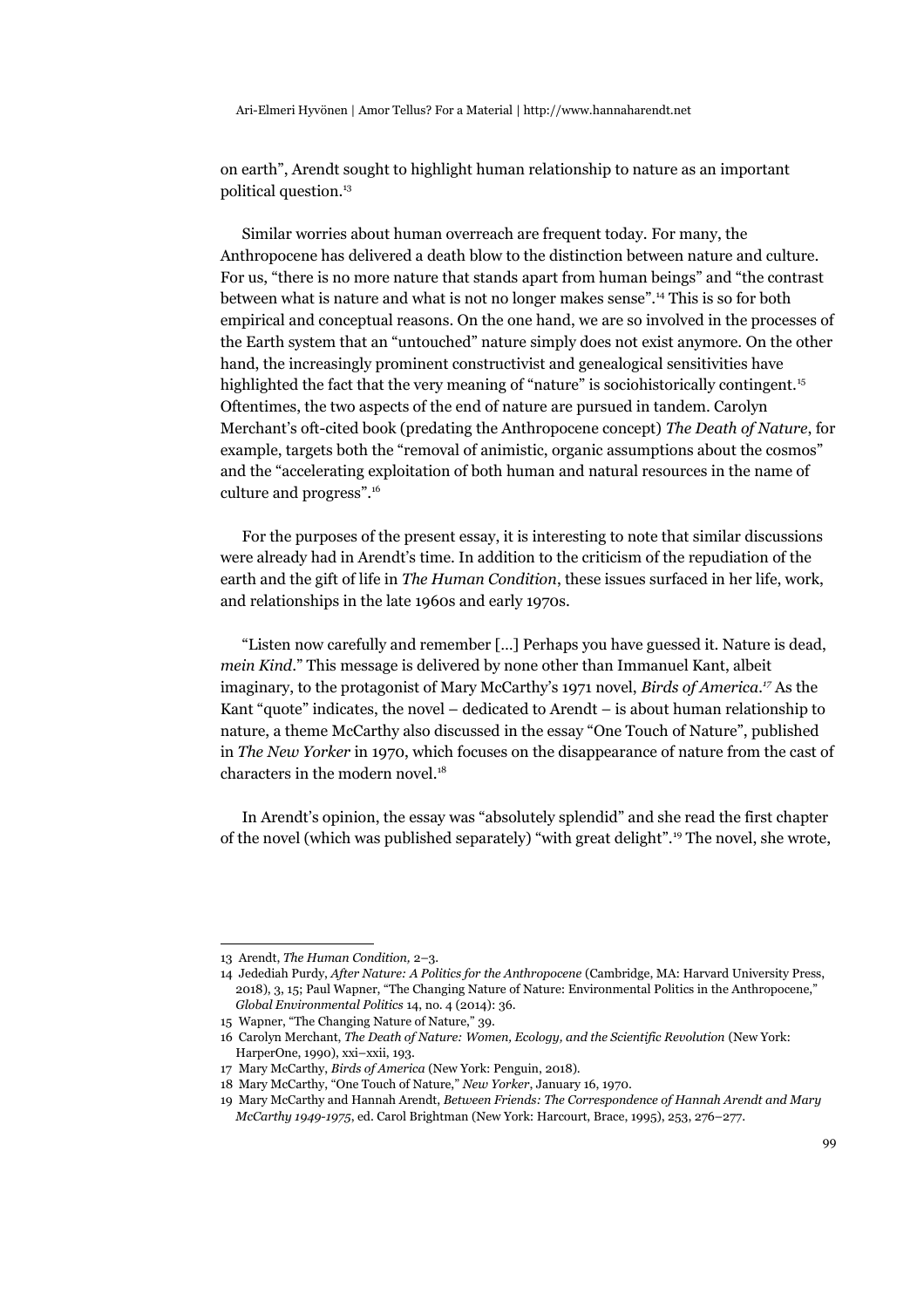"strikes me as the most "relevant" piece of fiction one could possibly read, hitting this whole technological question of the time at its most human and most neglected point. Among your own books, it is […] in tone, gesture, reflectiveness probably the one that will be closest to me."[20](#page-4-0)

A few years later, just before her death, Arendt herself wrote that the "recent sudden awakening to the threats to our environment is the first ray of hope" suggesting a turning point in the constantly accelerating, world-and-earth-consuming capitalism.<sup>[21](#page-4-1)</sup>

It is no coincidence that Arendt and McCarthy had these discussions in the late-1960s, early 1970s. Rachel Carson's *Silent Spring* had been published in 1962, and even the issue of global warming started to emerge to public consciousness at the time. In 1956, *The New York Times* published two articles reporting that industrial burning of carbon fuels will likely lead to a change in the climate.<sup>[22](#page-4-2)</sup> A considerable number of similar articles, early warnings about a warming atmosphere and rising sea levels, continue to appear in the *Times* over the following decades. Accordingly, this was the time when a notion of a globally shared responsibility for the Earth started to emerge. Perhaps the most wellknown instance of this is Adlai Stevenson's popularization of the "spaceship Earth" concept in his 1965 speech at the UN. Resonating with the Arendtian concern for care which is at the center of the present essay, he emphasized that our continued existence can be guaranteed "only by the care, the work, and, I will say, the love we give our fragile craft".[23](#page-4-3)

Despite detecting sparks of hope, Arendt was – characteristically– not very optimistic about the prospects of such loving care gaining a prominent position. The problem, as she saw it, was that nobody "has yet found a means to stop this runaway economy without causing a really major breakdown".<sup>[24](#page-4-4)</sup> Arguably, our situation is not considerably brighter. The rays of hope radiating from the environmental consciousness that was emerging in the 1960s and 1970s were soon dimmed under the clouds of neoliberal hegemony and the post-Cold War capitalist world order – a system premised on "going for growth", as the title of an OECD flagship publication has it. Now, as this hegemony crumbles under the weight of the planetary crisis, it is high time to return to the loving care mentioned by Stevenson. Arendt's thought, I suggest, offers one among many sources from which we can draw when sketching the principles of such care in our new political situation.

<span id="page-4-0"></span><sup>20</sup> McCarthy and Arendt, 276–277.

<span id="page-4-1"></span><sup>21</sup> Hannah Arendt, *Responsibility and Judgment* (New York: Schocken Books, 2003), 262–263.

<span id="page-4-2"></span><sup>22</sup> "Science Notes; Carbon Dioxide Due to Change Climate--Balloon Views," *The New York Times*, June 3, 1956; Waldemar Kaempffert, "Science In Review; Warmer Climate on the Earth May Be Due To More Carbon Dioxide in the Air" *The New York Times*, October 28, 1956.

<span id="page-4-4"></span><span id="page-4-3"></span><sup>23</sup> Quoted in Jack Focht, "An Ecosystem Is A Partnership in Nature," *The New York Times*, February 25, 1968. 24 Arendt, *Responsibility and Judgment*, 263.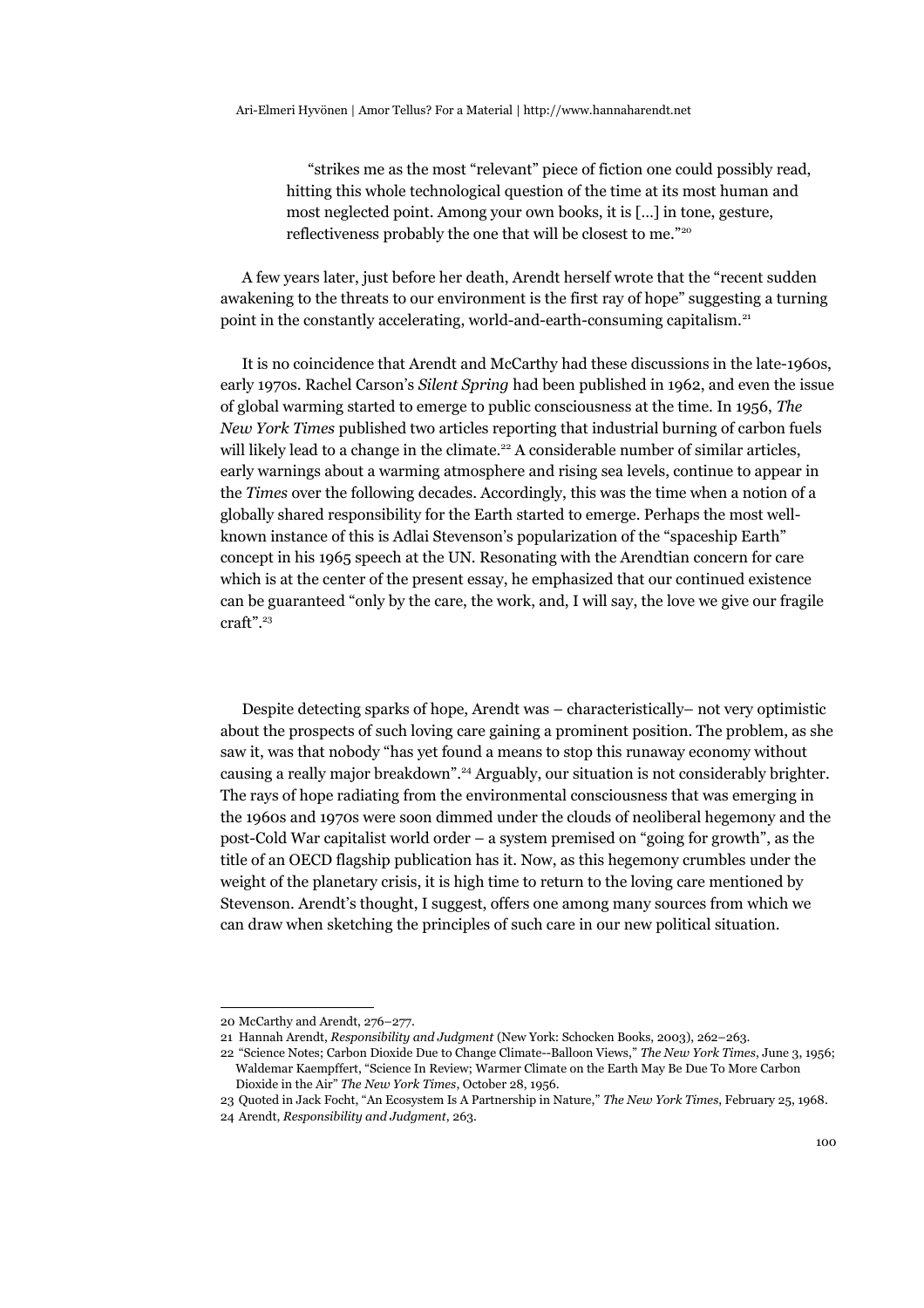# **For Love of the What? Building a World, Cultivating Nature**

Much important work has been done in recent years on the contributions to democratic theory of the Arendtian notions of "world-building", "care for the world", and *amor mundi*. This refers to a democratic ethos that centers around the world as an in-between space, not around, say, the subjects that constitute a people.<sup>[25](#page-5-0)</sup> Ella Myers and Bonnie Honig have particularly called attention to the role of "worldly things" as the objects of care, regard, and "active tending to" in this democratic ethos.[26](#page-5-1) Yet, there is much more to be said about the role of the things Arendt designates as "natural" and "given" in the activity of world-building. Myers, for example, faults Arendt for upholding too strict a distinction between the human world and nature.<sup>[27](#page-5-2)</sup> I instead propose to read her in the light of contemporary authors – such as Donna Haraway and Samantha Frost – reflecting our material conditioning and interdependency as entangled set of questions retaining to 'natureculture' or 'bioculture'<sup>[28](#page-5-3)</sup>. This is not to suggest that Arendt would agree with these authors. Rather, their ideas can be used to alert us to aspects of Arendt's work that we might otherwise miss, to tease forth the complex set of relations that exist between the world and the earth, nature and culture, especially in the contemporary situation. Up to a point, I want to suggest, the relationship between earthly nature and the human world can be understood as *symbiotic* rather than dualistically divisive.

Granted, we need to distinguish between the human world and earthly nature. Most scholars writing about the Anthropocene acknowledge as much, despite their disagreement on the exact ontology of the human/nature relationship.[29](#page-5-4) This distinction, however, should not be taken as a separation. Human togetherness – the common world – is mediated by non-human materials, both living and non-living. Our activities are based on natural processes that take place regardless of ourselves, but our activities can also have a major impact on these processes. Nevertheless, most formulations of the "care for the world" – Myers's included – focus on activities considered specifically political – action, debate, deliberation, and such. This leaves us in the dark about the relationship of these activities to the earth. A politics of care as an appropriate response to the Anthropocene must necessarily also reckon with the parts of *vita activa* having to do with our relationship to the material world – work and labor.

<span id="page-5-0"></span><sup>25</sup> E.g. Linda Zerilli, *Feminism and the Abyss of Freedom* (Chicago: Chicago University Press, 2005), 16–31. 26 Ella Myers, *Worldly Ethics: Democratic Politics and Care for the World* (Durham: Duke University Press,

<span id="page-5-1"></span><sup>2013), 86;</sup> Bonnie Honig, *Public Things: Democracy in Disrepair* (Oxford University Press, 2017).

<span id="page-5-2"></span><sup>27</sup> Myers, *Worldly Ethics*, 90; See also William E. Connolly, *Climate Machines, Fascist Drives, and Truth* (Durham: Duke University Press, 2019), 3–5, 42.

<span id="page-5-3"></span><sup>28</sup> Donna J. Haraway, *Staying with the Trouble: Making Kin in the Chthulucene* (Durham: Duke University Press, 2016); Samantha Frost, *Biocultural Creatures: Toward a New Theory of the Human* (Durham: Duke University Press Books, 2016). See also Ari-Elmeri Hyvönen, "The Value of the Surface: Reappreciating Embodiment, Labor, and Necessity in Arendt's Political Thought". *Critical Times: Interventions in Global Critical Theory* 4(2). These discussions are of course linked to a long line of feminist writings on the politics of care. See e.g. The Care Collective, *The Care Manifesto* (London: Verson, 2020).

<span id="page-5-4"></span><sup>29</sup> See e.g. Jason W. Moore, *Capitalism in the Web of Life: Ecology and the Accumulation of Capital* (New York: Verso, 2015); Andreas Malm, *The Progress of This Storm: Nature and Society in a Warming World* (London: Verso, 2018); Kohei Saito, "Marx in the Anthropocene: Value, Metabolic Rift, and the Non-Cartesian Dualism," *Zeitschrift Für Kritische Sozialtheorie Und Philosophie* 4, no. 1–2 (2017): 276–95; Haraway, *Staying with the Trouble*.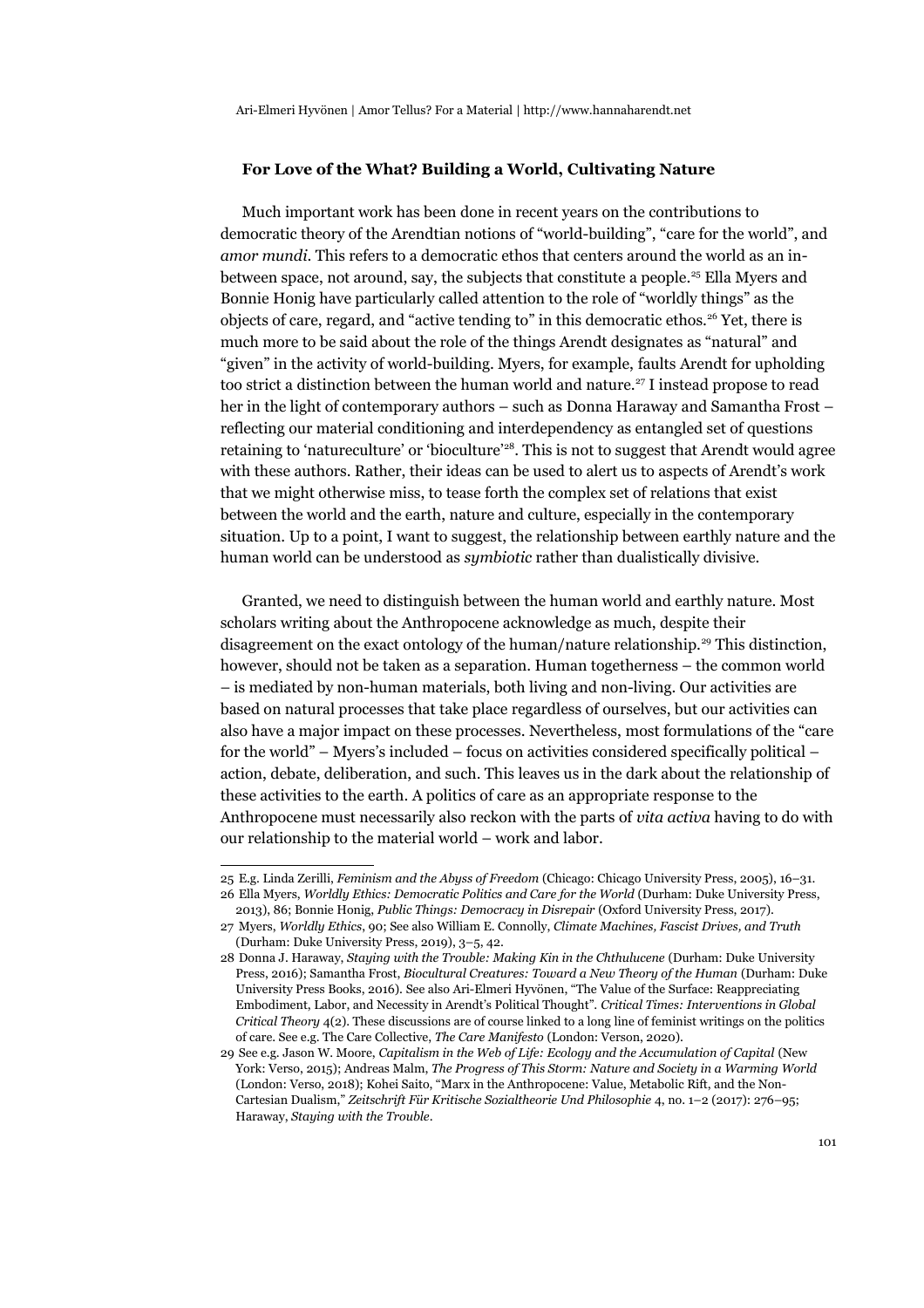One of the clearest articulations Arendt offered on this matter is found in a letter she sent to McCarthy around the time *Birds of America* was published. Writing in a response to the novel and an interview with Jean-François Revel titled "Miss McCarthy Explains" (which accompanied a hostile review by Helen Vendler)<sup>[30](#page-6-0)</sup>, Arendt comments:

> "I want to quarrel with your opposition of culture and nature. Culture is always cultivated nature – nature being tended and being taken care of by one of nature's products called man. If nature is dead culture will die too, together with all the artifacts of our civilization."[31](#page-6-1)

Here, Arendt clearly positions human beings as interdependent members of nature's household. She also picks up a theme she had discussed already in her two essays on the relationship between politics and culture, i.e. "Culture and Politics" and "Crisis in Culture". These essays trace back the meaning of culture to Roman antiquity, and the term *colere* – "to cultivate, to dwell, to take care, to tend and preserve". Instead of representing a chasm between the human world and the natural environment, the verb *colere* invites us to think of them in symbiotic terms resembling Stevenson's version of care and love we owe to "our fragile craft". It

> "relates primarily to the intercourse of man with nature in the sense of cultivating and tending nature until it becomes fit for human habitation. As such, it indicates an attitude of loving care and stands in sharp contrast to all efforts to subject nature to the domination of man."[32](#page-6-2)

What is noteworthy here is that the tending, caring, and cultivating that we have come to associate with the care for the *world* are presented as relating *primarily* to the intercourse between human beings and the natural world – "as far as Roman usage is concerned, the chief point always was the connection of culture and nature".[33](#page-6-3) Hence the close link to agriculture, from which the more metaphorical connotations of cultivating the mind and the spirit are derived. Culture, and particularly architecture, was a "second Nature, one that serves civic goals", as Goethe put it during his travels in Italy.[34](#page-6-4)

The Greeks saw things in quite another light, according to Arendt. They gave more thought to the work of *homo faber*, human being as a maker of things. The Greeks acknowledged the thoroughgoing instrumentalism of *homo faber's* outlook and saw in it a potent threat to freedom. And of the three human activities Arendt distinguishes in *The* 

<span id="page-6-0"></span><sup>30</sup> "Miss McCarthy Explains," *The New York Times*, May 16, 1971. Vendler's was not the only negative review. The book's critical reception was overall rather unflattering and many readers felt it was too 'academic'.

<span id="page-6-1"></span><sup>31</sup> Mary McCarthy and Hannah Arendt, *Between Friends: The Correspondence of Hannah Arendt and Mary McCarthy 1949-1975* (New York: Harcourt, Brace, 1995), 293. It is possible that this was McCarthy's point, too, as her biographer Carole Brightman points out, see Brightman, *Writing Dangerously* (San Diego: Harvest, 1994), 530. However, the idea of re-establishing "Nature in her natural place" clearly seems to hold its sway over McCarthy, even though she at the same time recognizes the impossibility of the thought. 32 Arendt, *Between Past and Future*, 208.

<span id="page-6-3"></span><span id="page-6-2"></span><sup>33</sup> Ibid.

<span id="page-6-4"></span><sup>34</sup> Johann Wolfgang von Goethe, *The Essential Goethe* (Princeton: Princeton University Press, 2016), 827; See also McCarthy, "One Touch of Nature."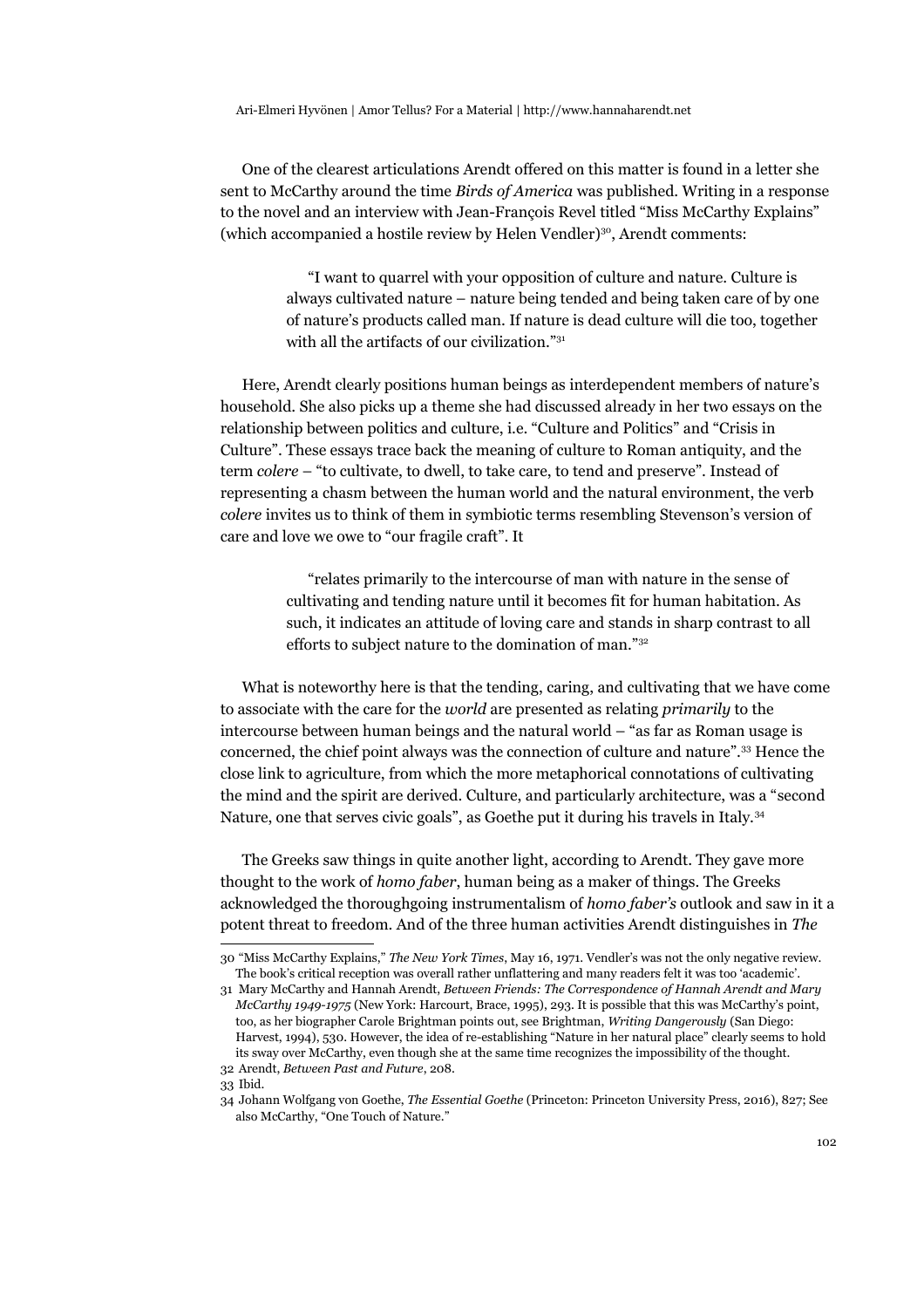*Human Condition*, work is the one essentially characterized by *violence* against nature. It works on materials produced by nature, obviously, but this material

> "is already a product of human hands which have removed it from its natural location, either killing a life process […] or interrupting one of nature's slower processes […] This element of violation and violence is present in all fabrication, and *homo faber*, the creator of the human artifice, has always been a destroyer of nature."[35](#page-7-0)

Whereas for the Romans, art "should develop as naturally as the landscape", the Greeks considered even agriculture as violence towards the earth. Their cautiousness towards the influence of *homo faber*'s means/ends mentality also stretched to what Arendt acknowledges as "essentially political activities" such as urban planning and legislative work. Because these activities "had even the least bit to do with producing", they were conceived as pre-political conditions of politics by the Greeks.<sup>[36](#page-7-1)</sup>

Getting a grip on Arendt's stance between these two positions is more difficult than would at first appear. The standard reading of her work suggests that she sided with the Greeks. And indeed, "Crisis in Culture" moves away from the Romans and focuses on the Greeks, noting for example that "it is hardly the mentality of gardeners which produces art".[37](#page-7-2) However, her emphasis on the cultivation of nature in the letter to McCarthy suggests that things are not so simple. Also, when it comes to the cultivation of land, in *The Human Condition* Arendt explicitly rejects the notion that tilling the land would constitute an example of labor transforming itself into work in the process.<sup>[38](#page-7-3)</sup> The statement can be criticized as an instant of Arendt patrolling the borders between her activities too alertly – a tendency that is certainly present in her work, although perhaps not quite as prominently we used to assume.[39](#page-7-4) However, it also indicates that the Greeks were not exactly right to associate agriculture with work, and hence with violence.

Arendt's view, as I see it, is that the Greeks understood the outlook required to *produce* cultural artifacts – the mentality of *homo faber* – including its pitfalls. The Romans, who partly inherited the Greek creations, were more perceptive when it came to the qualities required to *take care of them*. Taking care and cultivating, obviously, is not the same as making – hence, both Greeks and the Romans kept their distance from the virtues of *homo faber*. *Homo faber* builds the world, but without the audience capable of using the faculty of judgment or exercising their "cultured" or "cultivated" spirit, this

<span id="page-7-0"></span><sup>35</sup> Arendt, *The Human Condition*, 139.

<span id="page-7-1"></span><sup>36</sup> Hannah Arendt, *Thinking without a Banister. Essays in Understanding, 1953–1975* (New York: Schocken Books, 2018), 166, 174.

<span id="page-7-2"></span><sup>37</sup> Arendt, *Between Past and Future*, 209.

<span id="page-7-3"></span><sup>38</sup> Arendt, *The Human Condition*, 138–139.

<span id="page-7-4"></span><sup>39</sup> E.g. Patchen Markell, "Arendt's Work: On the Architecture of 'The Human Condition,'" *College Literature* 38, no. 1 (2011): 15–44; Peg Birmingham, "Worldly Immortality in an Age of Superfluity: Arendt's The Human Condition," *Arendt Studies* 2 (2018): 25–35; Steven Klein, "'Fit to Enter the World': Hannah Arendt on Politics, Economics, and the Welfare State," *American Political Science Review* 108, no. 4 (2014): 856– 69; Laura Ephraim, *Who Speaks for Nature? On the Politics of Science* (Philadelphia: University of Pennsylvania Press, 2018).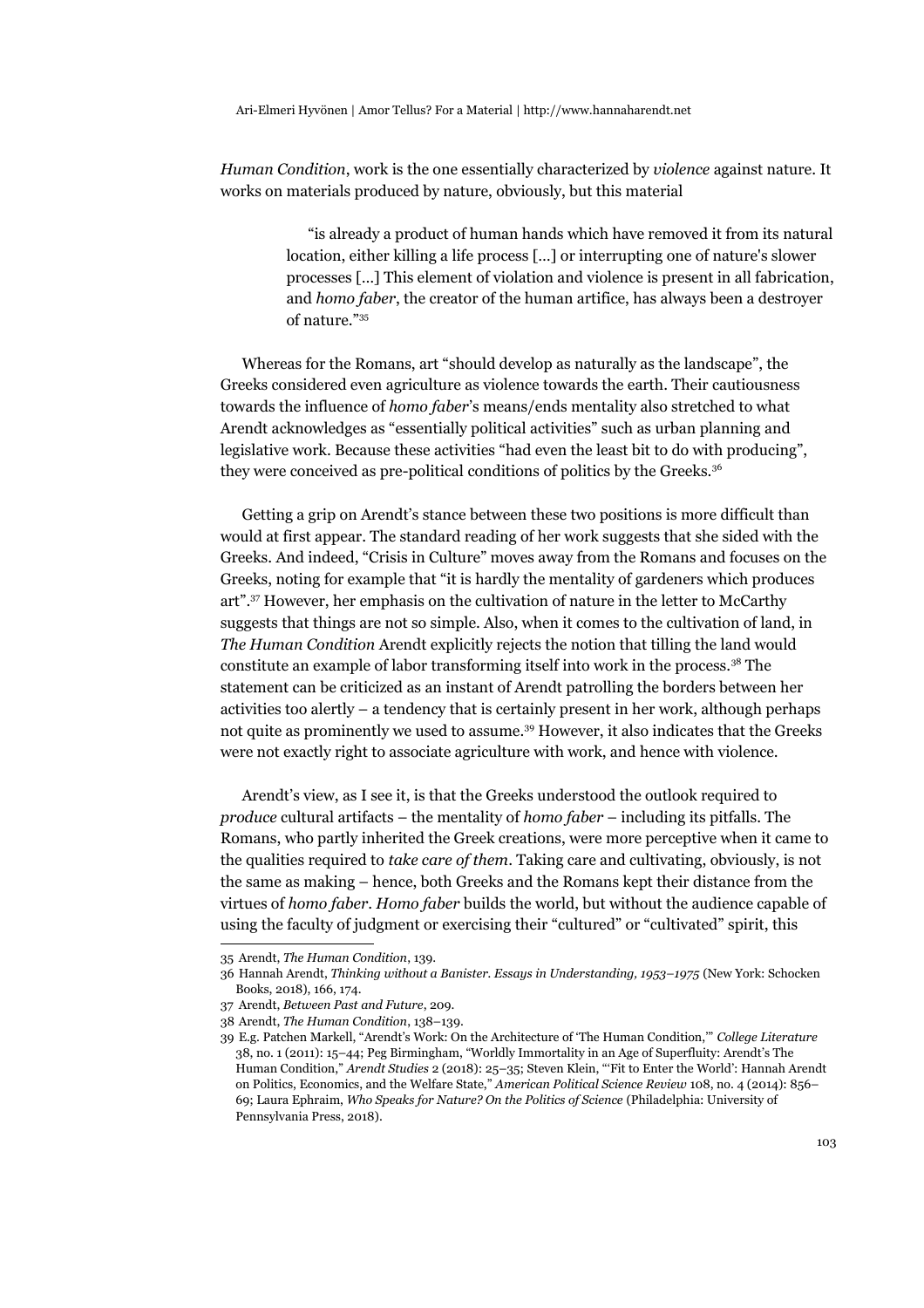world cannot continue to exist. On this, the two classical periods concurred. Pericles praised the Athenian love of beauty (*philokaloumen*) moderated by judgment (*euteleias*). In Arendt's interpretation, this is a highly political capacity that "makes man fit to take care of the things of the world" and links to Cicero's *cultura animi[40](#page-8-0)*. Importantly, Kant would further argue that the fact that we are affected by beauty *in nature* "proves that [the human being] is made for and fits into this world" – a quote McCarthy invokes before having her Kant declare the death of nature.[41](#page-8-1) This politically-moderated love of beauty (including natural beauty), I suggest, has important repercussions in a context where "endless forms most beautiful" (Darwin) are dying at an alarming rate.

At the same time, the role of *homo faber* in the emergence of the Anthropocene as well as in the politics of ecological reconstruction add their own layers of complexity to these questions. Before discussing the notion of cultivation in more detail, then, a quick detour is necessary to the genealogy of the Anthropocene, its relationship to the modern concept of nature, as well as the role of *homo faber* in all this. I mentioned above the increased genealogical and constructivist sensitivity as a contributor to the "death of nature" in the Anthropocene. Although writing before the rise of contemporary constructivism and the popularization of genealogy by Foucault, Arendt displays a notable interest in the historical changes in the human condition. For the purposes of the present essay, the changing concept of nature in modernity is of particular interest, because it helps us to shed light on the emergence of the Anthropocene. Furthermore, it also gives us tools for critically assessing whether the dominant framing of the Anthropocene in the scholarly literature invites *colere*.

#### **The modern concept of nature**

Central to understanding Arendt's genealogy of nature is the essay "The Concept of History", which elaborates the conjoined character of our concepts of history and nature. For the Greeks, the notion of history corresponded to their experience of nature as an ever-present entity that appears by itself. Nature was not only the unchanging backdrop of human activities, it was also the measure of their greatness – through history human beings strived for immortality reminiscent of nature itself. The products of *homo faber*, too, although violent towards nature, "borrowed" their durability from nature and the natural materials worked by human hands.<sup>[42](#page-8-2)</sup>

Modernity, in turn, has from its inception onwards been defined by the dominance of those *homo faber* attitudes that the Greeks wanted to exclude from the *polis*: an overall instrumental and utilitarian disposition towards the world and nature. Capitalist modernity, as thinkers as diverse as Marx and Bergson noted, thinks about the non-

<span id="page-8-0"></span><sup>40</sup> Arendt, *Between Past and Future,* 210–211; 221–222.

<span id="page-8-1"></span><sup>41</sup> The quote is from "Reflexionen zur Logik" (1820a), quoted in Arendt, *Lectures on Kant's Political Philosophy* (Chicago: Chicago University Press, 1992), 30 and alluded to in McCarhy, *The Birds*, 306.

<span id="page-8-2"></span><sup>42</sup> Arendt, *Between Past and Future*, 41, 44, 47–48.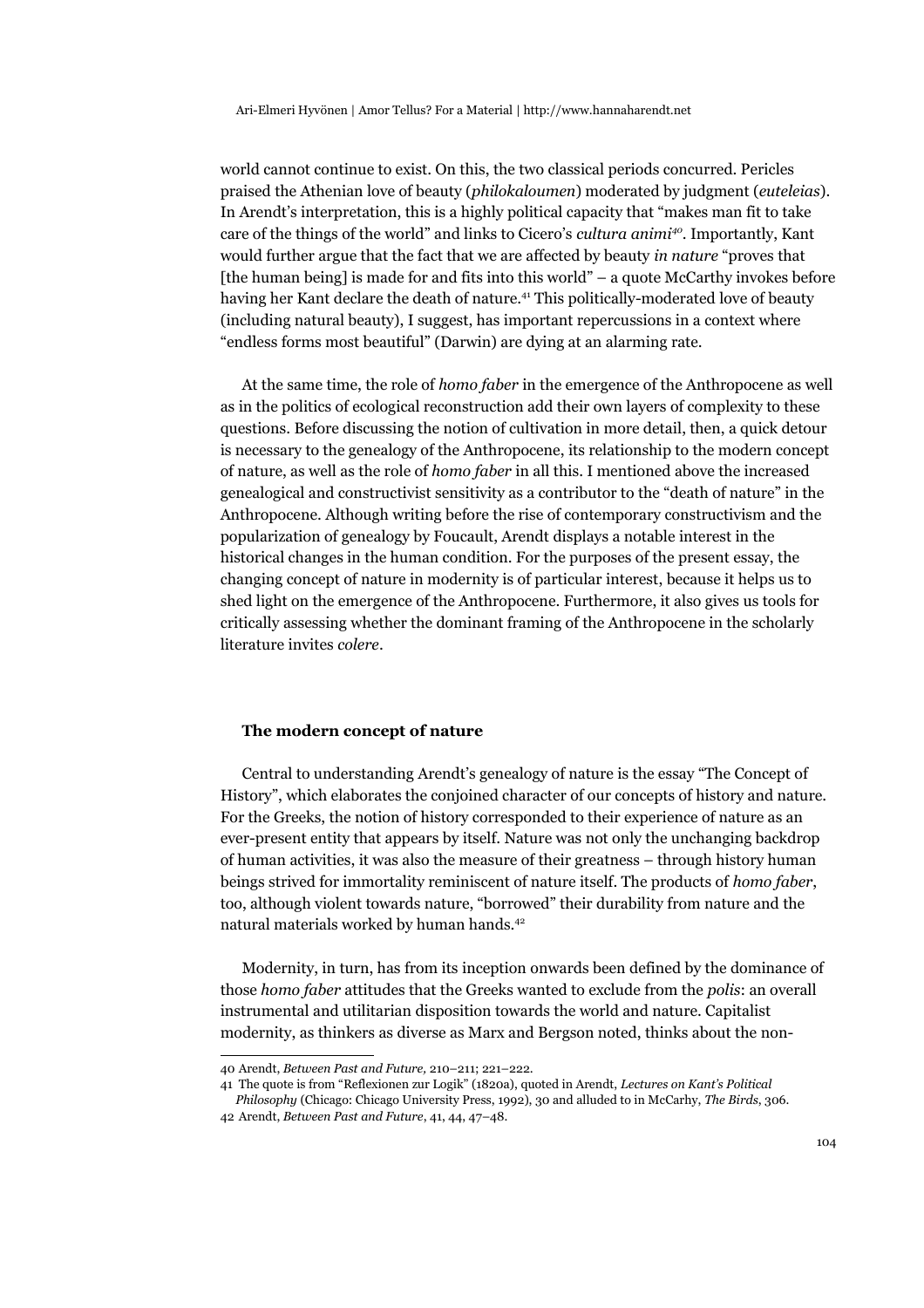human nature as a passive object of our domination, "purely a matter of utility" or "an immense piece of cloth in which we can cut out what we will and sew it together again as we please".[43](#page-9-0) It is exclusively the *homo faber* whose attitude towards the world is defined by a "Promethean sovereignty over the materials worked with" and who "conducts himself as lord and master of the whole earth".[44](#page-9-1) This code of conduct has obvious and immense ecological consequences. For many, it is exactly this modern utopia of human beings separated and raised over the natural world that lies at the root of the Anthropocene. Indeed, it is difficult *not* to think of Arendt's description of the violence inherent in *homo faber*'s productive activities when looking at pictures of mountaintop removal mining sites or the toxic legacies of Shell in the Niger Delta area. If non-human nature has indeed become an object in modernity, it is not an object we treat with care.

In the realm of sciences, too, it was the rise of technology from its lowly position as *banausia* to the center of knowledge and discovery, the instruments and tools built by *homo faber,* that helped to revolutionize the modern worldview. The telescope, in particular, set the path towards the modern "universal science". Modern science, in Arendt's view, is freed from the "shackles" of terrestrial spatiality (*geo*metry) and considers the Earth and earthly nature from an extra-terrestrial Archimedean viewpoint on *all levels of operation* from the microscopic to telescopic.[45](#page-9-2) If capitalist production objectified non-human nature in a Faustian manner, modern science relatedly objectified the whole planet. Both processes were centrally driven by *homo faber*, and led to a problematic "object" view of nature.

For Arendt, however, the story is more complex. We have come to realize that "man is never exclusively *homo faber*, that even the fabricator remains at the same time an acting being, who starts processes wherever he goes and with whatever he does". Anticipating the current Anthropocene consciousness, she writes that our world is not anymore molded by human being as a maker of things, but rather "by man *acting* into nature".[46](#page-9-3) In other words, we have acquired an ability, not to *make* nature, but to start new natural processes. When this occurred, human beings not only increased their aggressive hold on nature and the "given forces of the earth", but erased the boundaries between non-human nature and the human world.[47](#page-9-4) Whether this happened with the splitting of the atom (as Arendt holds) or when we began moving the economic machinery with carbon fuels (as we may now phase it), is of little consequence. What matters is that the whole image of modernity and the long history of the Anthropocene starts to appear as multi-layered fabric, in which the objectification of nature represents only one strand of the whole.

In Arendt's work, the phrase "acting into nature" refers to the capacity of the modern sciences to release new natural processes. From the viewpoint of the Anthropocene, it is

<span id="page-9-0"></span><sup>43</sup> Karl Marx, *Grundrisse: Foundations of the Critique of Political Economy* (London: Penguin, 1993), 410; Henri Bergson, *Creative Evolution* (New York: Random House, 1944), 172. The latter is quoted in Arendt, *The Human Condition*, 305.

<span id="page-9-1"></span><sup>44</sup> Arendt, *The Human Condition*, 139–140.

<span id="page-9-2"></span><sup>45</sup> Arendt, *The Human Condition,* 257–260, 291–294; Arendt, *Thinking without a Banister*, 408.

<span id="page-9-3"></span><sup>46</sup> Arendt, *Between Past and Future*, 59–60.

<span id="page-9-4"></span><sup>47</sup> Arendt, *Between Past and Future*, 60.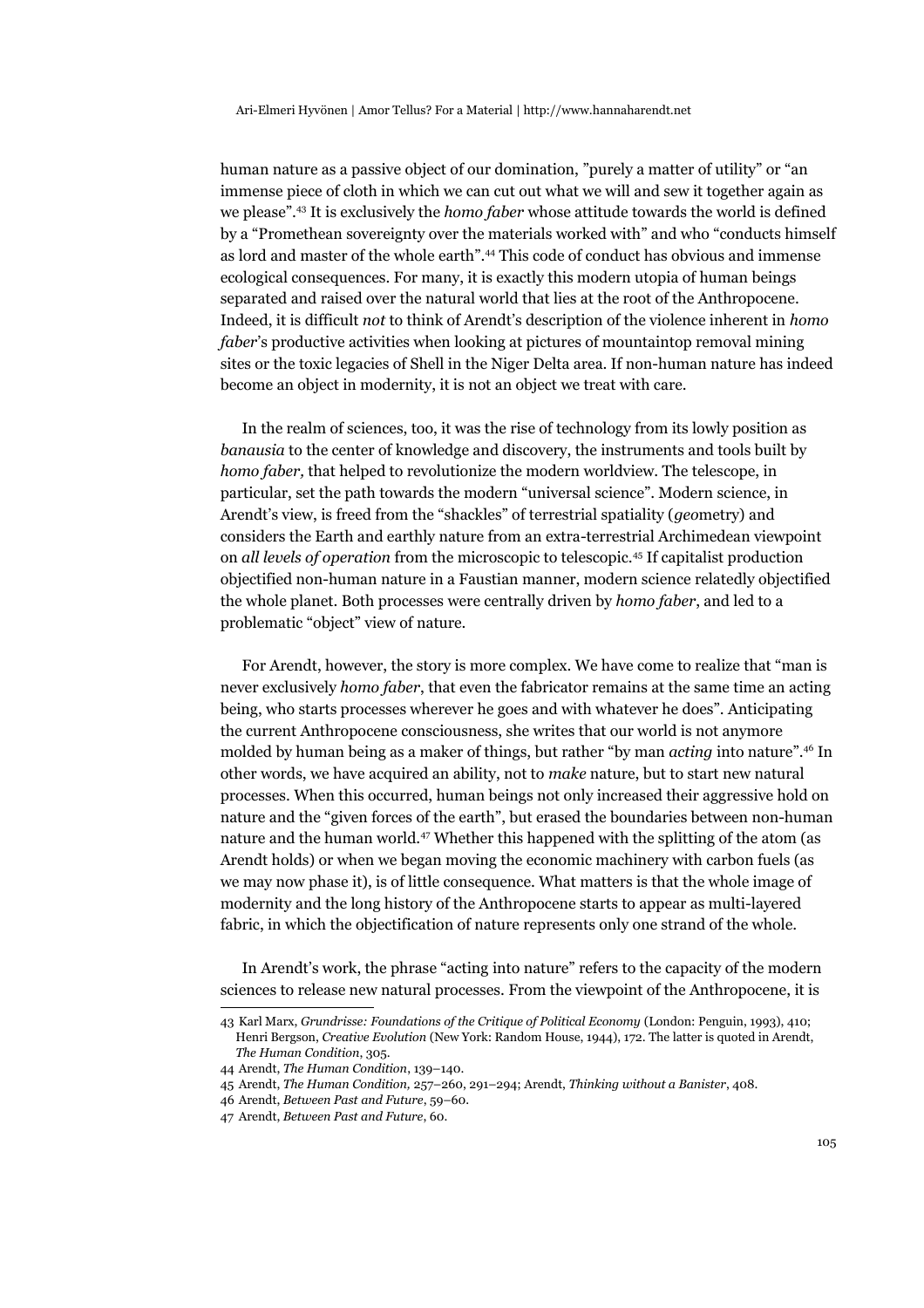the transformation of labor in modernity that appears similarly revolutionary. The modern economic formations – ways of organizing our metabolic relationship with nature – created by racial capitalism are central to understanding the present predicament. Arendt herself follows Marx in focusing on the appropriation of cheap labor-force in early industrial economies. The process was also decisively dependent, however, on "expropriation, appropriation and distribution of brown and black bodies and Nature". The plantation, in particular, was a testing ground for a total capture of both nature and racialized workforce, without which capitalist wealth extraction would not have been possible.[48](#page-10-0) This development, tending towards overextraction of natural resources and later the economy fueled by oil, can be seen as a part of what Arendt famously referred to as the "unnatural growth of the natural", in which the "natural" cyclical metabolism between human beings and nature is appropriated by the economic processes. Labor no longer appears as simply "circular" attending to daily necessity – it feeds an everexpanding process which eventually produces a "metabolic rift" with the natural environment, too.[49](#page-10-1)

Several aspects of the current environmental havoc can be described as "unnatural growth of the natural". Human consumption of animal products, for example, has a considerable impact on ecosystems around the planet. Currently, humans and livestock together constitute a greater portion of the global biomass than all other vertebrates combined (excluding fish).<sup>[50](#page-10-2)</sup> The number of cows, pigs, and poultry on the planet, a result of an economic system created by human beings, can be conceived as an aspect of "unnatural" growth of the natural. The same logic applies to greenhouse gases. There is nothing "unnatural" in them. They are not even "toxic" strictly speaking. They have only become a problem due to the dizzyingly fast pace we have released them from the terrain by burning fossil fuels from the mid-nineteenth century onwards. The rise of carbon dioxide concentration from the pre-industrial annual average of 280 particles per million (ppm) to 410 ppm in 2019 is then a potent example of "unnatural growth of the natural", although admittedly not exactly in the sense meant by Arendt.

Releasing processes – the "unnatural growth of the natural" – is not something we can understand in terms of work. No matter how violent, work qua work is *limited* in its consequences. The ecological processes released by labor and science, on the contrary, are potentially unlimited. Even if justified in the instrumental terms native to fabrication, and aided by technology built by *homo faber*, the concrete outcome is not understandable as a result of a fabrication process, but rather as an unpredictable effect of *action*. [51](#page-10-3) We are still dealing with violence towards nature, but of a different sort – perhaps more akin to violence applied in human affairs than to the violence of *homo faber*.

<span id="page-10-0"></span><sup>48</sup> Eduardo Mendieta, "Edge City: Reflections on the Urbanocene and the Plantatiocene," *Critical Philosophy of Race* 7, no. 1 (2019): 90.

<span id="page-10-1"></span><sup>49</sup> Arendt, *The Human Condition*, 47; On the notion of metabolic rift, see e.g. Saito, "Marx in the Anthropocene."

<span id="page-10-2"></span><sup>50</sup> Yinon M. Bar-On, Rob Phillips, and Ron Milo, "The Biomass Distribution on Earth," *Proceedings of the National Academy of Sciences* 115, no. 25 (2018): 6506–11.

<span id="page-10-3"></span><sup>51</sup> See Ari-Elmeri Hyvönen, "Labor as Action: The Human Condition in the Anthropocene," *Research in Phenomenology* 50, no. 2 (2020): 240–60.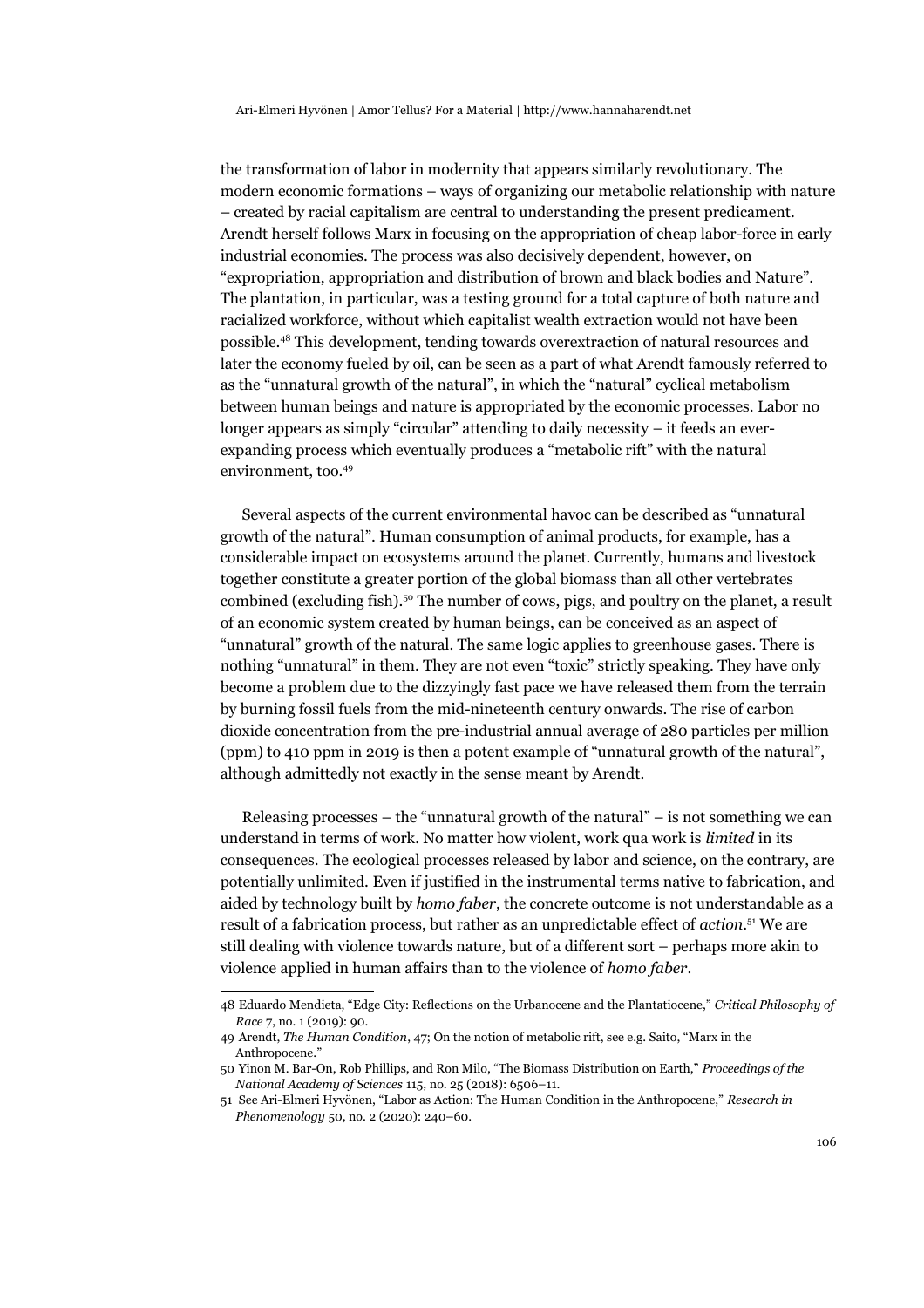The phrase "unnatural" also suggests that it is not an undefined, abstract "closeness to nature" that is the problem. It is not exactly the case that "the closer Nature got to the human, the uglier it could be" as McCarthy puts it. $52$  Neither should we overemphasize "the political and cultural institutions that separate humanity from nature", or Arendt's criticism of the attempts to reduce humans to the level of nature, and the link between barbarism and the "imagined closeness to nature".[53](#page-11-1) The problem is that "closeness to nature" can mean many different things. It is perfectly plausible to call for a closeness to nature in the sense of tending to the natural environment with "loving care" without representing human beings as the executioners of the laws of nature. As we have seen, the point of political and cultural institutions is not exactly to *separate* humanity from nature.

If neither objectification of nature nor our abstract "closeness" to it hit the mark as the central problem of modernity, then, what does? For Arendt, the answer relates to the modern concept of nature which, like the modern concept of history and the modern societal imagination, is understood as a process. Whether we think about energy, economic growth, historical developments, evolution, or the flow of planetary "deep time", we think in terms of processes. As processes, they are also per force invisible. You might be imagining the most exquisite displays of bird plumage – but it is not evolution as such. The "solid objectivity" of all things has dissolved into invisible processes. Bruno Latour argues that we can escape the Archimedean viewpoint of universal science by paying attention to nature-as-process.[54](#page-11-2) Arendt would instead suggest that the two are complementary, two sides of the same *modern* notion of nature. Both contribute to an understanding that parts ways with human experience. Both invite us to think in abstractions.

Arendt was concerned "with the risks of natural displays of diversity disappearing from public view". Modern science is sometimes complicit in the creation of these "spaces of disappearance", organization of our perceptual apparatuses so that the earthly nature can only come to view from an experientially narrow perspective.[55](#page-11-3) The issue becomes particularly acute with the questions of climate change and the Anthropocene. It is often noted that the current crisis is not directly available to experience. We only ever experience parts of it, but the crisis – especially climate change – itself is nonlocal, what Tim Morton calls a "hyperobject": a massive, invisible thing whose vastness transcends our comprehension.[56](#page-11-4)

<span id="page-11-0"></span><sup>52</sup> McCarthy, *Birds of America*, 300.

<span id="page-11-1"></span><sup>53</sup> Dana Villa, "Genealogies of Total Domination: Arendt, Adorno, and Auschwitz," *New German Critique*, no. 100 (2007): 34, 45.

<span id="page-11-2"></span><sup>54</sup> Bruno Latour, *Down to Earth: Politics in the New Climatic Regime* (Cambridge: Polity, 2018), 71–75. See also Belcher, Oliver, and Jeremy J Schmidt. "Being Earthbound: Arendt, Process and Alienation in the Anthropocene." *Environment and Planning D: Society and Space* 39, no. 1 (2021): 103–20.

<span id="page-11-3"></span><sup>55</sup> Ephraim, *Who Speaks for Nature?*, 36–37.

<span id="page-11-4"></span><sup>56</sup> Timothy Morton, *Hyperobjects: Philosophy and Ecology after the End of the World* (Minneapolis: Univ Of Minnesota Press, 2013), 1, 48, 60; See also Chakrabarty, *The Climate of History*, 44.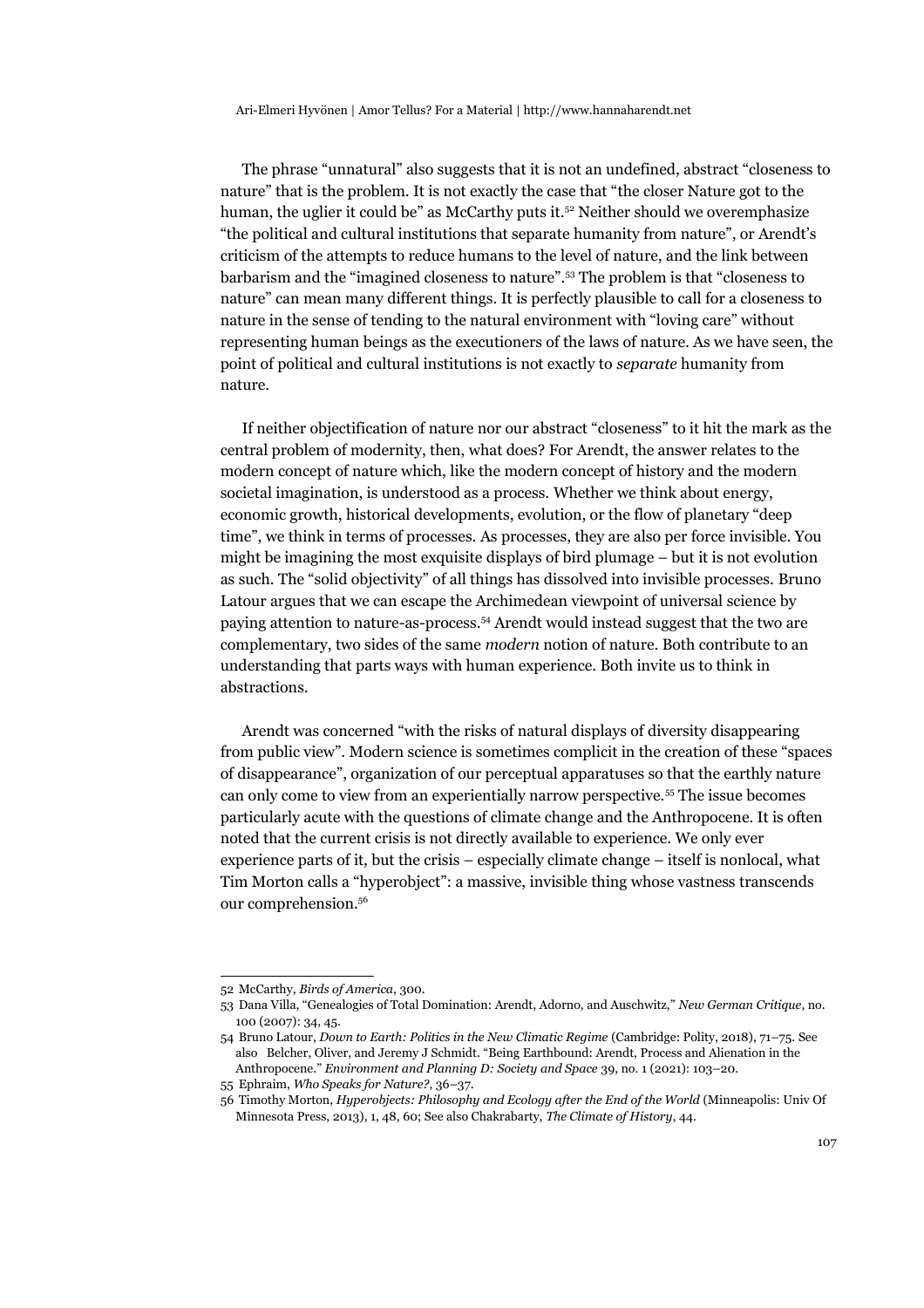It is worth asking if the very phrasing of the current crisis may also – ironically – contribute to the disappearance of nature from the public view. The Anthropocene itself is an "invisible process" that has "engulfed every tangible thing" so that nothing particular seems "meaningful in and by itself, not even history or nature taken each as a whole, and certainly not particular occurrences in the physical order or specific historical events".[57](#page-12-0) The very debate about the proper name of our era, and the wordplay with different *-cenes* ("it's the Anthropocene! No, capitalocene! Urbanocene!), risks ascending on an intellectual level that has little to do with the concrete and pressing issues (which are a plethora). No wonder that the concept of the Anthropocene has been accused of being politically passivizing.[58](#page-12-1)

Hence, while the Anthropocene pushes contemporary political theorizing to ask fundamental questions, we must also keep the focus on concrete particularity over the abstract frame of "the planetary". Science, the abovementioned tendencies notwithstanding, is of course indispensable here – in tandem with political judgment. It is useful to remember, for example, that not all issues under the umbrella of the Anthropocene are global/planetary in the same sense as the climate is. Although linked to the global economy, biodiversity and freshwater resources are always also entangled in characteristically local dynamics. While similar problems occur across the globe, there is no "one size fits all" solution to them.

#### *Colere***, or A Material Culture of Care**

*Vladimir*: "…To all mankind they were addressed, those cries for help still ringing in our ears! But at this place, at this moment of time, all mankind is us, whether we like it or not." (Beckett, *Waiting for Godot,* 90)

When we ponder the prospects of a material culture of care, the political principles that have traditionally guided political action – such as justice, equality, or glory – are important, but only get us so far. It seems that we need additional orientation in the attempt to conjure up an adequate response to the ecological crisis. The goals we need to set for ourselves require a cultural, political, and economic transformation that can only be achieved by applying new principles in our actions as well as restructuring the basic infrastructure of our societies. While we must certainly look elsewhere as well, I find some promise in Arendt's reflections, presented at the end of the first edition of *The Origins of Totalitarianism,* on "a fundamental gratitude for the few elementary things that indeed are invariably given to us, such as life itself". Such gratitude grounds itself in an affirmation of the "tremendous bliss" of plurality.[59](#page-12-2) Relatedly, as the consequences of our own actions rebound on ourselves, one is reminded of a warning Arendt sounded in the manuscript for her unpublished *Einführung in die Politik*. Annihilation of a particular

<span id="page-12-0"></span><sup>57</sup> Arendt, *Between Past and Future*, 63.

<span id="page-12-1"></span><sup>58</sup> Chakrabarty, *The Climate of History*, 176–177.

<span id="page-12-2"></span><sup>59</sup> Arendt, *Origins of Totalitarianism*, 435–39.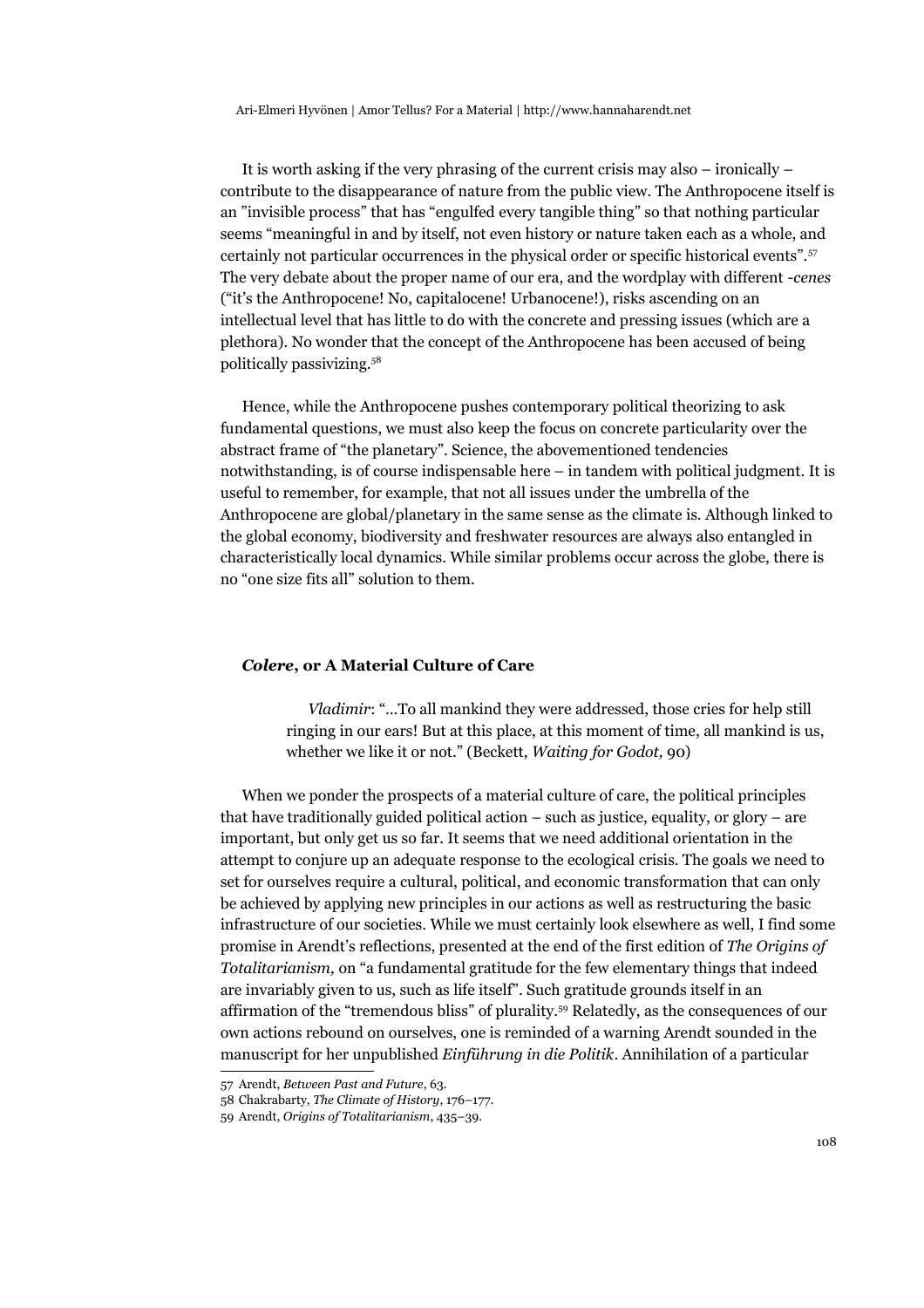group of people, she argued, always takes with it a unique perspective. A portion of the common world is destroyed irreparably, making the world poorer and ultimately taking the annihilator with it.<sup>[60](#page-13-0)</sup>

In both passages, Arendt still operates within the horizon of the human world. While politics is not about human beings as such, it nevertheless relates to the world that stands between *them*. These two passages open up from a new perspective, however, if read from the viewpoint of her late reflections on the diversity of life's appearances in *The Life of the Mind*. The visual, olfactory, aural, tactile, and gustatory diversity of the natural world, Arendt suggests there, "is matched by an equally astounding diverseness of sense organs among the animal species". Each species has a world of its own, but we share "appearance as such".[61](#page-13-1) Perhaps one is not stretching Arendt's argument too much when noting that in the case of species annihilation, too, the world becomes objectively poorer, less diverse in the spectacle of appearances it offers. As with strictly inter-human affairs, a politics that causes destruction in the interspecies realm turns on its culprit, leaving them with a world that is impoverished aesthetically and in terms of ecosystem services, threatening to annihilate the annihilator in the most literal sense.

Not only life and physical survival but also politics relies on the cultivation of nature and promotion of natural diversity. My suggestion, then, is to expand Arendt's notion of gratitude – and with it, political responsibility – to include the biosphere as a whole. By the same token, our solidarity must, at least tentatively, extend to non-human species as well.

Inspired by the principles of gratitude and affirmation of life's plurality, then, the material culture of care helps humans find their place in the broader web of life. So far, however, the culture I have been describing may sound like an abstract ideal. Principles are not worth much unless embodied in concrete practices. As a think tank describing one possible path towards a sustainable society notes, ecological reconstruction requires taking care of "ecological systems, communities and cultures", and these elements "are not abstract but concrete: water, food, warmth, parents and other educators, friends, neighbours, language and thought all need constant care and upkeep in order to guarantee the continuity of individual and social well-being".[62](#page-13-2)

While I cannot provide blueprints for action, I will conclude my argument by pointing out different ways in which the idea of tending and cultivating our interdependencies with the non-human nature may take more concrete forms. I mentioned above that the culture of care must involve both labor and work, and I will particularly focus on those two activities. In the interest of bringing Arendt to dialogue with broader tenets in the

<span id="page-13-0"></span><sup>60</sup> Hannah Arendt, *Was Ist Politik?: Fragmente Aus Dem Nachlass* (Munich: Piper, 2003), 105–106. Let it be acknowledged that the cited passage concludes with one of the most blatantly Eurocentric statements to be found in Arendt's ouvre on the "worldlessness" of Native Americans.

<span id="page-13-1"></span><sup>61</sup> Arendt, *The Life of the Mind; One: Thinking*, 20; Here, my reading is inspired by Laura Ephraim, *Who Speaks for Nature? On the Politics of Science*, 39.

<span id="page-13-2"></span><sup>62</sup> BIOS, "Ecological Reconstruction," accessed June 24, 2021, https://eco.bios.fi/.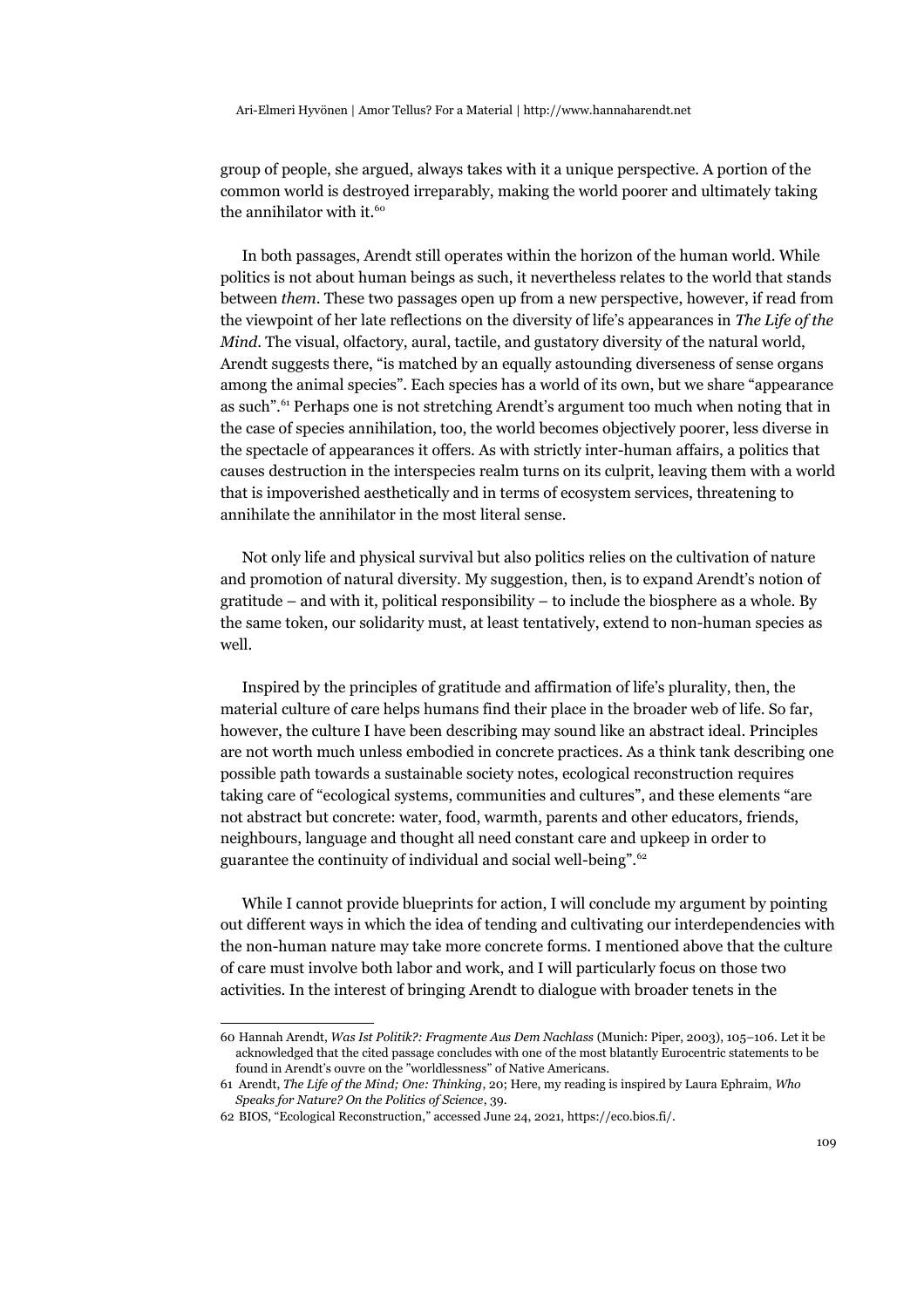literature on ecological reconstruction, I will orient my discussion by drawing from a broad range of sources.

From the viewpoint of the material culture of care I have been developing, two things are particularly important. First, to quote Richard Sennett: "In coping with the climatic crisis, the variant of Hamlet's question which would run 'to build or not to build…' has a clear answer: build."[63](#page-14-0) The building of new infrastructure and architecture is central for ecological reconstruction. This, obviously, does not mean that *homo faber* alone would be in charge. Guided by *political* judgment, we must incorporate the activities that the Greeks deemed prepolitical, and Arendt acknowledged as "essentially political" – such as city planning – to the core of our political culture. Second, the role of "caretakers and guardians"[64](#page-14-1) also requires more attention. Cultivation, *colere*, involves tending and taking care of the nature as much as of the world. As an activity, it is closely connected to labor. Here, I am particularly thinking about the "second task of laboring" Arendt discusses rather passingly in *The Human Condition*. This task consists of defending the world from the ruin to which natural processes would lead it to without human intervention – cleaning, maintenance, renovation, and so forth. $65$  Although Arendt here presents this maintenance as a fight against natural processes, thinking beyond the letter of her thought it should be clear that this type of labor is not violent against nature either. In fact, it is one the key components of a sustainable approach to living and dwelling. We do not want our houses to rot, for example, for both ecological and human-centered reasons.

Both of these aspects of caring, cultivating culture can be grasped more concretely if we consider them at the level of the city. In addition to adding to the concreteness of the question, the city is an important locus of ecological reconstruction. This is so for many intertwining reasons. First, cities are a major contributor to climate change and other environmental problems. Indeed, the emergence of the Anthropocene is closely connected to the process of urbanization and driven by the urban logics of capital, i.e. cities as sinks for capital and main sites for the realization of profit.<sup>[66](#page-14-3)</sup> Second, they are also the site where the consequences of these problems become visible for a big part of humanity. It is estimated that in ten years, 60 percent of the world population will live in cities, and nearly ten percent in mega-cities – most of which are located in the "global south". Hence, as Eduardo Mendieta argues, "if the Anthropocene is to serve as prism for social critique, then it should focus our attention on how the coming cities of the megaurbanization of humanity are at the forefront of struggles for social, racial, and gendered justice".<sup>[67](#page-14-4)</sup>

<span id="page-14-0"></span><sup>63</sup> Richard Sennett, *Building and Dwelling: Ethics for the City* (New York: Farrar, Straus and Giroux, 2019), 278.

<span id="page-14-1"></span><sup>64</sup> Arendt, *Thinking without a Banister*, 166.

<span id="page-14-2"></span><sup>65</sup> Arendt, *The Human Condition*, 100.

<span id="page-14-3"></span><sup>66</sup> Mendieta, "Edge City," 87, 94–95.

<span id="page-14-4"></span><sup>67</sup> Mendieta, "Edge City", 96–98.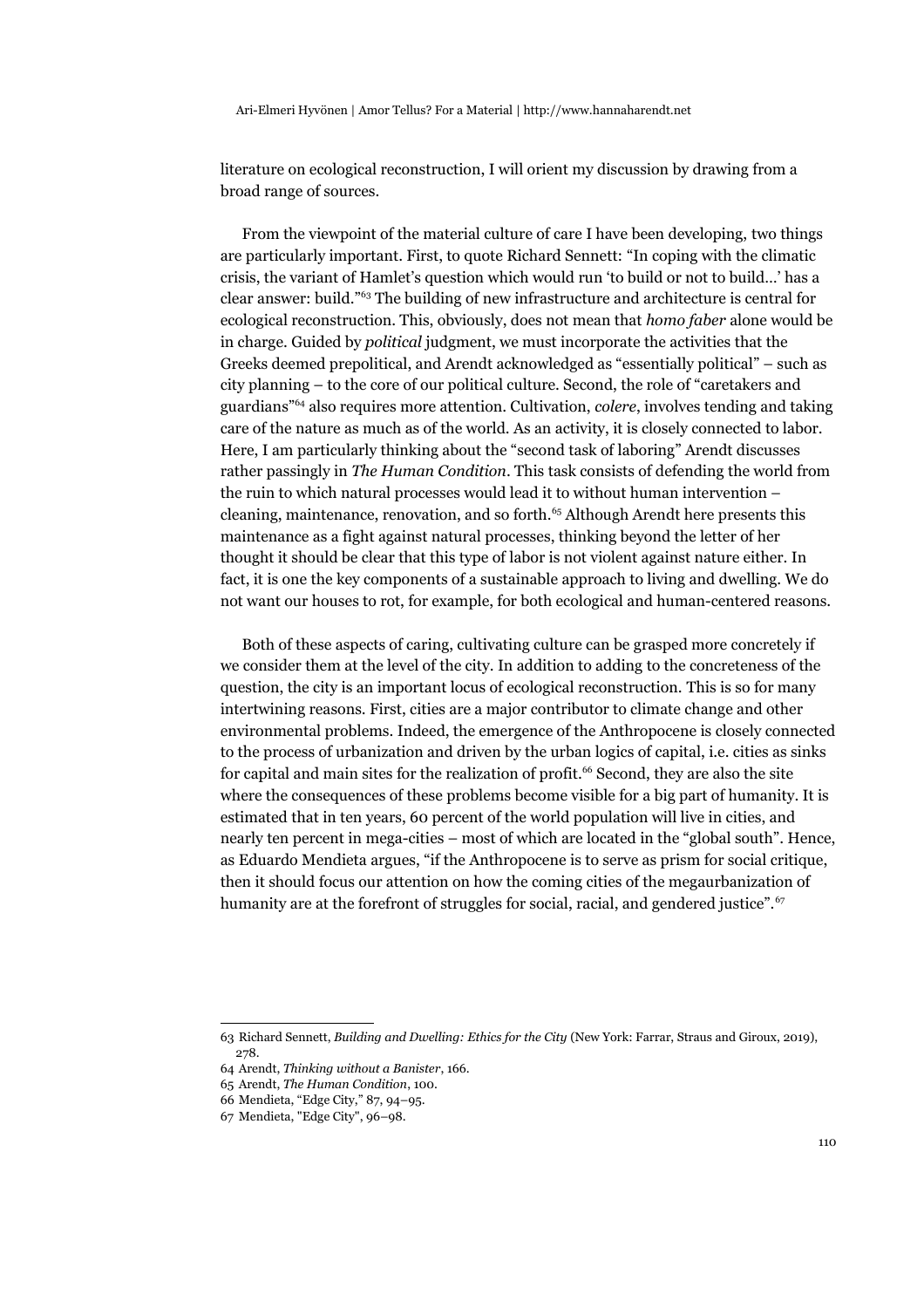Particularly what Saskia Sassen calls "global cities" are key hubs in the global flows of capital.[68](#page-15-0) This gives the cities a kind of political power they did not possess in the global economy premised solely on the interactions among nation-states. Cities can act independently of the state, when national leaders fail to assume responsibility for the ecological reconstruction – as was witnessed for example when several US cities (e.g. Pittsburg and New York) openly dissociated themselves from President Trump's withdrawal from the Paris agreement. At the same time, turning this promise into a real strength would require reorganization of power in the cities as well. Cities in the current global economy are not planned by democratic assemblies as much they are "developed" by international core investors and high finance firms. The city is by no means an unequivocal "answer" to the challenges of ecological restructuring. Rather, it is a key locus of political struggle. The first task is to resist the increasing commodification of both buildings and the surrounding natural landscapes, which – as the Italian archeologist and art historian Salvatore Settis notes – are part of the same process. Hence "the right to the city and the right to nature aren't merely complimentary: they're the same thing".<sup>[69](#page-15-1)</sup> Cities are not the antithesis of nature, but completely dependent upon it. Besides, Ashley Dawson notes, "they also structure our increasingly chaotic natural world".<sup>[70](#page-15-2)</sup> And while restructuring the global economy is obviously a key challenge, the political struggles towards this end are often fought in the cities, too.

Kenneth Frampton, an architectural theorist influenced by Arendt, has reflected on ways to resists "the endless processal flux of the megalopolis". A key notion in his thought is the idea of tectonic, indicating an anti-processal principle based on cultivating the site, the natural environment in which a given building is erected. In his vision, building and city planning involve an interplay between natural constraints and cultural work, or cultivation, in a way that does justice both to ecological requirements and the need to erect a properly public space.[71](#page-15-3) Building, he argues, is situated in the "interface of culture and nature": "Close to agriculture, its task is to modify the earth's surface in such a way as to take care of it".<sup>[72](#page-15-4)</sup> This obviously is in complete contradiction to modern builders, such as New York's Robert Moses, an embodiment of the Faustian tendencies of *homo faber*, who preferred to iron out the natural topographies and ecologies of place in order to build his highways.

In her book rethinking the basics of economy, Kate Raworth cites Janine Benyus's vision of 'generous cities': urban areas that nestle within the living world. Something like an expanded version of Arendtian-Framptonian cultivation, Benyus's first step is to build

<span id="page-15-0"></span><sup>68</sup> E.g. Saskia Sassen, *Cities in a World Economy*, Fifth edition (Thousand Oaks: SAGE, 2018), 6–7.

<span id="page-15-2"></span><span id="page-15-1"></span><sup>69</sup> Salvatore Settis, *If Venice Dies*, trans. André Naffis-Sahely (New York: New Vessel Press, 2016), 51, 117. 70 Ashley Dawson, *Extreme Cities: The Peril and Promise of Urban Life in the Age of Climate Change* (London:

<span id="page-15-3"></span>Verso, 2017), 9.

<sup>71</sup> Kenneth Frampton, *Labour, Work and Architecture* (New York: Phaidon Press, 2002), 85–86, 103, 248– 253.

<span id="page-15-4"></span><sup>72</sup> Kenneth Frampton, *Studies in Tectonic Culture: The Poetics of Construction in Nineteenth and Twentieth Century Architecture*, ed. John Cava (Cambridge, Mass: The MIT Press, 2001), 27; See also Markell's commentary, which focuses on the idea that architecture could organize visibility to the labor and social relations involved in the erection and maintenance of buildings. Patchen Markell, "Political Tectonics," *OASE Journal for Architecture / Tijdschrift Voor Architectuur* 106, no. July 2020 (2020): 50.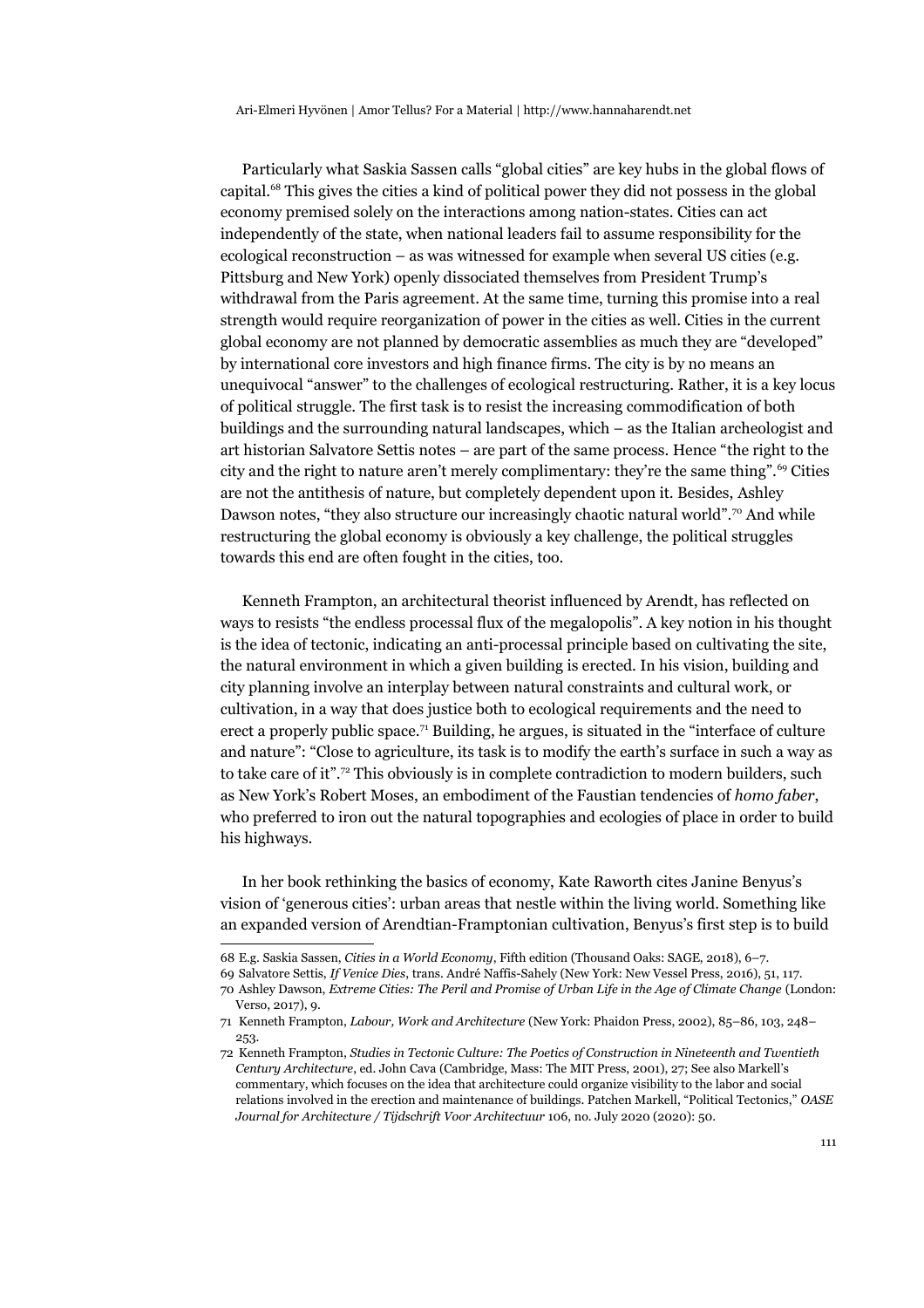the city *into* the surrounding ecosystem. One of the finest examples of a material culture of care, the idea includes

> "Rooftops that grow food, gather the sun's energy, and welcome wildlife. Pavements that absorb storm water then slowly release it into aquifers. Buildings that sequester carbon dioxide, cleanse the air, treat their own wastewater, and turn sewage back into rich soil nutrients. All connected in an infrastructural web that is woven through with wildlife corridors and urban agriculture."[73](#page-16-0)

If successful, such a city would be both more sustainable, more resilient, *and* a stage of increased diversity – both human and interspecies plurality.

Our cities are built for cars with concrete and steel. All three are ecologically unsustainable, but changing this aspect of cities is not a minor tweak. The modern cities were largely built in the interwar and postwar years with massive public investments. Moses built with a steady flow of New Deal money. Some of the changes needed today are of the same scale as the projects of Moses in New York and Georges-Eugène Haussmann in Paris. Effective responses to the Anthropocenic crises require a whole array of infrastructure projects. As Sennett argues, we cannot remain enchanted by the incremental, local ethos of Jane Jacobs's vision of the city.[74](#page-16-1)

That said, this does not mean contemporary societies should engage in a building frenzy. In general, maintenance and development of existing buildings is more ecological than their replacement with new ones. Here, we find ourselves somewhere between the Greek and Roman mentality. We have inherited the works of the late modern petroculture. We must bricoleur our way towards an ecologically sustainable infrastructure without building everything from the scratch. In line with the "second task" of laboring that I discussed above as a modality of the material culture of care, attention must be focused on activities such as renovating, preserving, and maintaining.

We must also be careful with the imagery of "cities" that we operate with. As mentioned, most urban population dwells in the "global south", and moreover, third of this population lives in "slum-like conditions". For Mendieta, the key is to focus on edge city, e.g. the slums and favelas – parts of the city that represent the threshold to the opportunities opened up by cities, while often being also the parts that are the most vulnerable to extreme weather, diseases and other maladies. I follow Mendieta in arguing that, suspended between "repeating plantations" and the contemporary spatialization of the Arendtian "right to have rights", the edge city is key for restructuring societies to the Anthropocene conditions.[75](#page-16-2) If the promise of urban, socially fair ecological reconstruction is not realized in the "edge cities", the idea will not carry us very far.

<span id="page-16-0"></span><sup>73</sup> Kate Raworth, *Doughnut Economics: Seven Ways to Think Like a 21st-Century Economist* (White River Junction, Vermont: Chelsea Green Publishing, 2018), 223–224.

<span id="page-16-1"></span><sup>74</sup> Sennett, *Building and Dwelling*, 15, 87.

<span id="page-16-2"></span><sup>75</sup> See Mendieta, "Edge City," 98–102.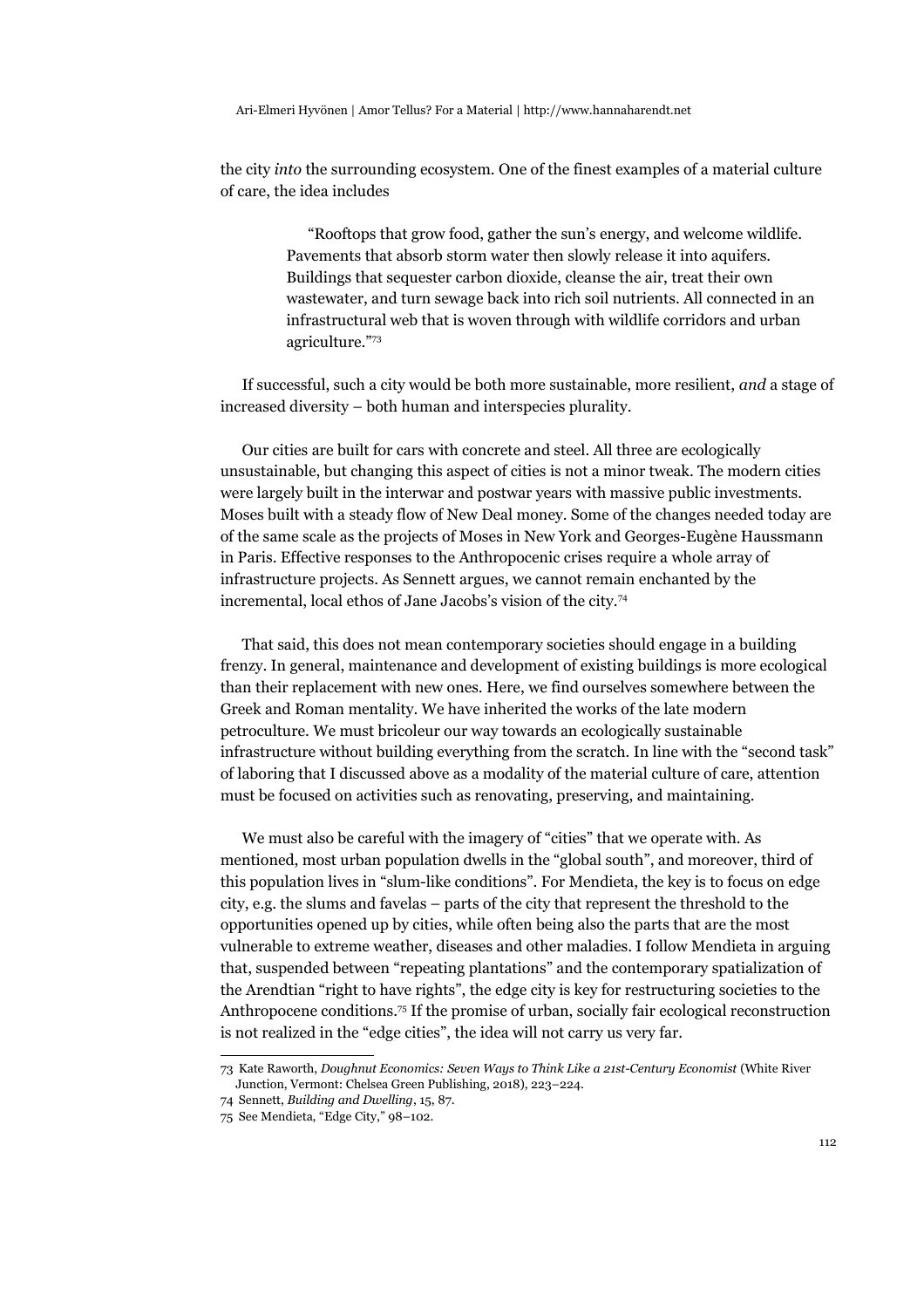Outside the cities, an example of the material culture of care can be found among the native peoples. Wapner notes that for many Indigenous groups, nature or wilderness does not stand for the absence of humans, but for a particular  $-1$  would say caring  $-$  set of relationships between human beings and the non-human nature. The laborious task of preserving wilderness thus requires maintenance of salmon beds, harvesting certain plants, intentionally burning terrains, and so forth. There are many examples around the world, such as the Maasai in Kenya and Tanzania, and the Mursi in Ethiopia, of Indigenous groups taking active steps in protecting and promoting biological diversity.[76](#page-17-0) It is not very surprising, from this angle, that a considerable percentage of remaining biodiversity is found from Indigenous lands.<sup>[77](#page-17-1)</sup> Recognizing their right to the land, and learning from their practices of cultivating nature, is thus key for effectively meeting the urgent needs of protecting biodiversity, balancing nutrient cycles, and mitigating climate change.

Justin Pack has recently argued that there is a connection between Arendt's thought and Native American philosophy in the notion of *amor mundi*. For him, the Native American love of a place, which includes both living and non-living aspects of nature, is "radically different" from Arendt's love for the world, yet related to it. If the reading I am pursuing in this essay is correct, the distance between the two might be even shorter than allowed by Pack – without, however, collapsing one into the other.<sup>[78](#page-17-2)</sup> For both, in the words of Wapner, "wilderness is not a state or condition from which people separate themselves, but something to be cultivated within a broader socio-biophysical context".[79](#page-17-3) Perhaps *amor mundi* and *amor tellus* were never so far apart after all?

#### **Conclusion**

In the aftermath of the totalitarian horrors, Arendt wrote that "[t]o follow a nonimperialistic policy and maintain a non-racists faith becomes daily more difficult because it becomes daily clearer how great a burden of mankind is for man".<sup>[80](#page-17-4)</sup> Similarly, nationalistic chauvinism, blame-shifting, persistent failure to acknowledge the racial underpinnings of the Anthropocene, and other unproductive, dangerous responses increasingly define contemporary politics.<sup>[81](#page-17-5)</sup>

<span id="page-17-0"></span><sup>76</sup> Wapner, "The Changing Nature of Nature," 45.

<span id="page-17-1"></span><sup>77</sup> Edwin Ogar, Gretta Pecl, and Tero Mustonen, "Science Must Embrace Traditional and Indigenous Knowledge to Solve Our Biodiversity Crisis," *One Earth* 3, no. 2 (August 21, 2020): 162–65; Stephen T. Garnett et al., "A Spatial Overview of the Global Importance of Indigenous Lands for Conservation," *Nature Sustainability* 1, no. 7 (July 2018): 369–74.

<span id="page-17-2"></span><sup>78</sup> Justin Pack, "Amor Mundi: Reading Arendt Alongside Native American Philosophy," *Sophia* 60, no. 2 (2021): 285; Lucy Benjamin's interpretation of the multifaceted resistance to the Standing Rock pipeline comes closer to my argument, see Benjamin, "Earthly Births," 86.

<span id="page-17-3"></span><sup>79</sup> Wapner, "The Changing Nature of Nature," 45.

<span id="page-17-4"></span><sup>80</sup> Hannah Arendt, *Essays in Understanding, 1930-1954: Formation, Exile, and Totalitarianism* (New York: Schocken Books, 1994), 131.

<span id="page-17-5"></span><sup>81</sup> Axelle Karera, "Blackness and the Pitfalls of Anthropocene Ethics," *Critical Philosophy of Race* 7, no. 1 (2019): 32–56; Nancy Tuana, "Climate Apartheid: The Forgetting of Race in the Anthropocene," *Critical Philosophy of Race* 7, no. 1 (2019): 1–31.